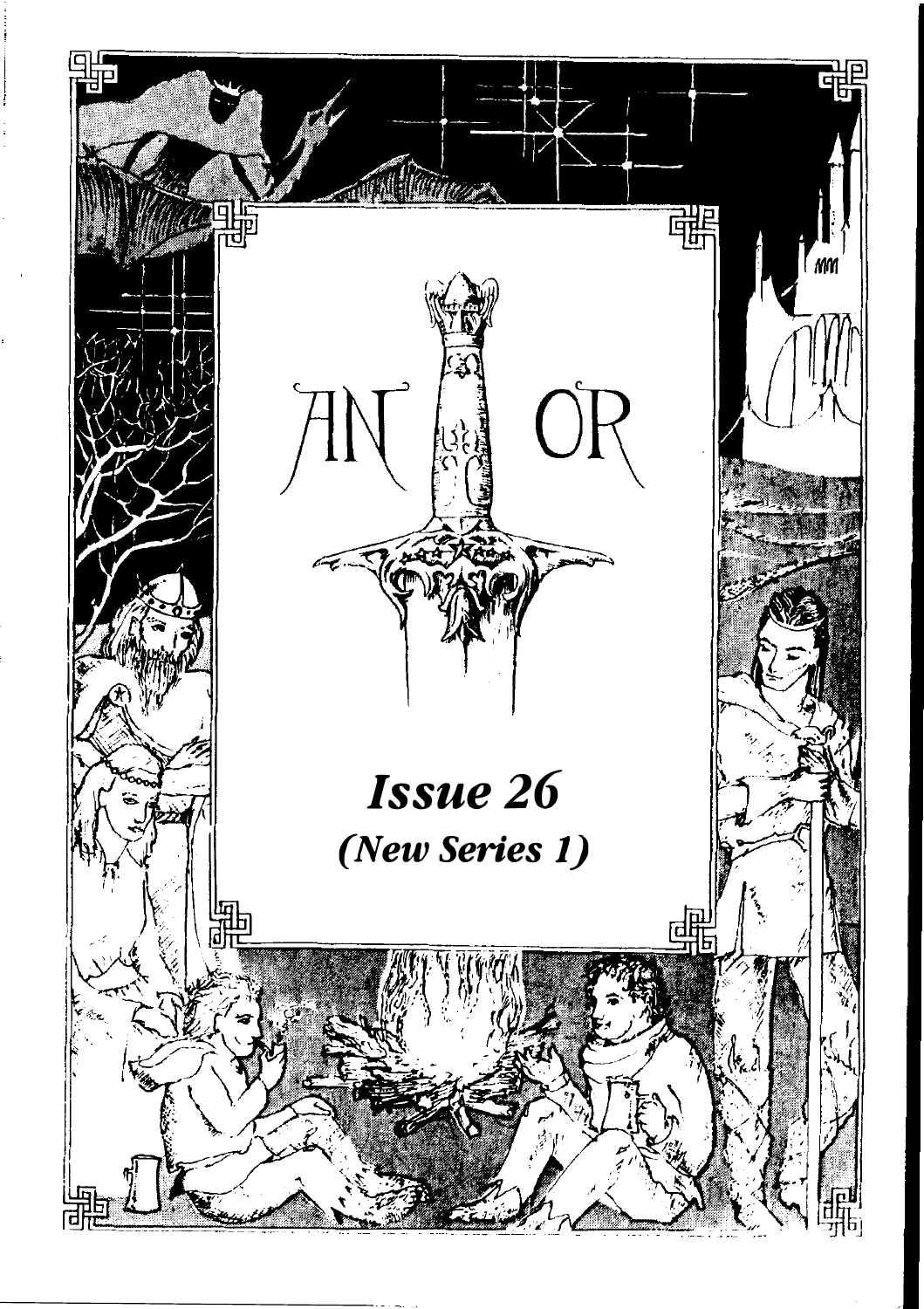# Editorial

They said it would never happen ... Fear not, you're not having a bizarre flashback, and those little purple things you ate last night were Smarties. After a long dark night of Ragnarok proportions, Anor has at last risen again. With luck this will also herald a new era for the Society. Many of you have gone along time without ever seeing one of these, and for that we can only apologize most humbly. Having a non-resident editor was obviouly not working, as it was difficult to entice people to write articles from a distance, and momentum was lost. But thanks to Duncan for producing those issues that he was able to.

As there was no sign of an Anoras the months grew into years (despite assurances that it was 'almost ready'), it was beginning to look as though a number of fine articles that were provided to the previous editor would never see the light of day, and this once famous magazine was becoming a laughing stock. In the end the only way to remedy the situation was to give up waiting and pull fingers out of nefarious places to get an *Anor* out before the Millennium (hence the New Series designation). Thanks to those who had the foresight to keep copies of things that were written quite a few years ago now.

No doubt as a result of this inexcusable delay, the names of the contributors are far too familiar from previous issues. I took over the job of Anor Editor on the condition that I wouldn't be the only contributor: my ego is not so fragile that I have to see my name in print every other page. So let's all pull together and produce some things to put in the next issue: fiction, academic articles, poetry, artwork, reviews, reports, even letters about how much you've enjoyed (or otherwise, as if that were possible) this issue. It would be really nice to get another two issues out in time for Oxonmoot, because that way we sell more and make more money, which will help subsidize our social activities (and future editions, of course).

# **Contents**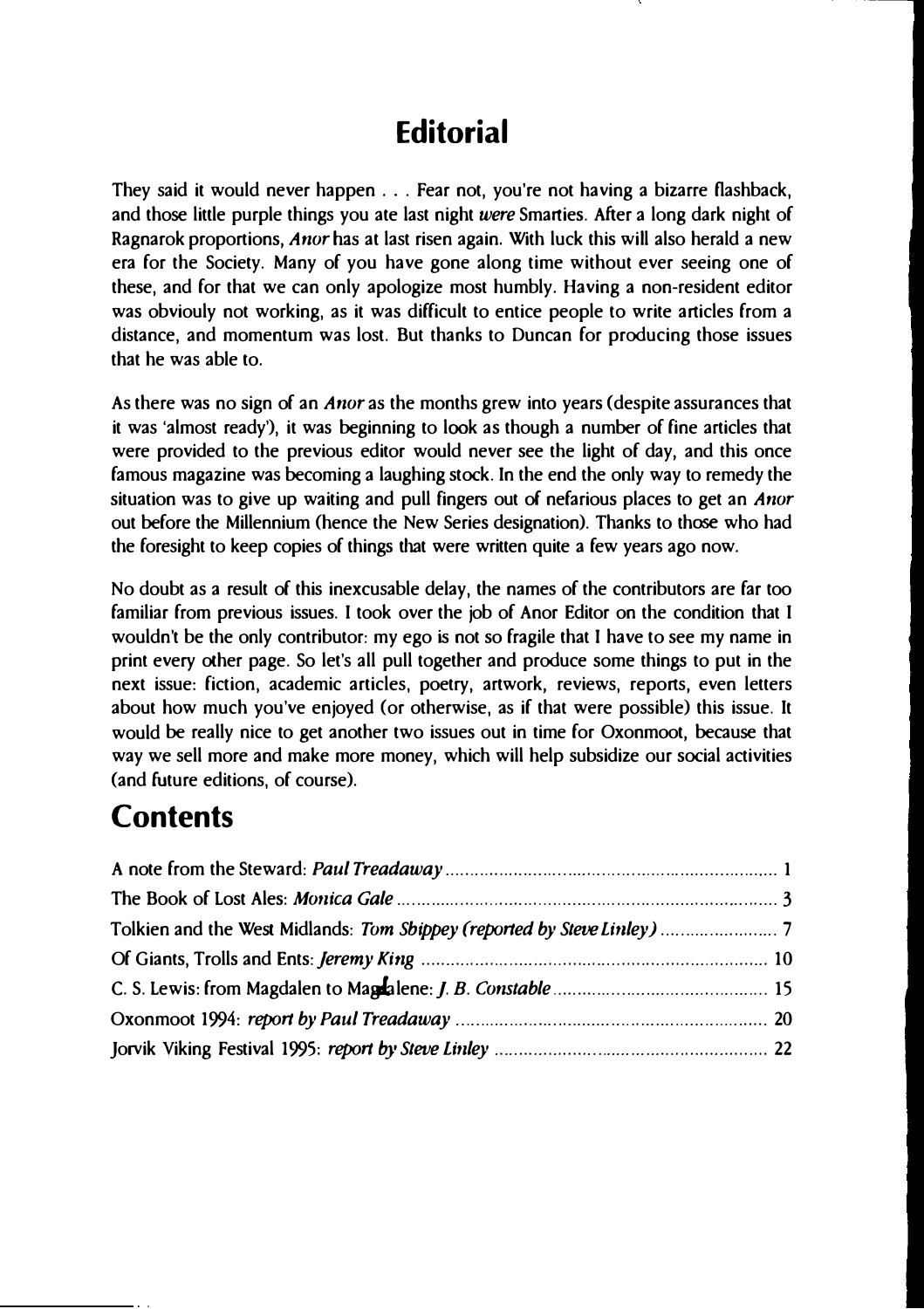## A note from the Steward

Welcome to this, the first Anor for at least two<sup>a</sup> years. Now that we've finally got Anor out again, after the recent editorial and organizational difficulties, we intend to keep the momentum going, and to continue publishing *Anor* to a fairly regular schedule. Ideally, we want to get the next issue out by the summer, and move towards approximately one issue per term once again in the long term. To do that, we will need lots of contributions. So enjoy this issue, but get writing those articles now!

Paul



 $a$  Almost exactly three years in fact  $-$  Ed.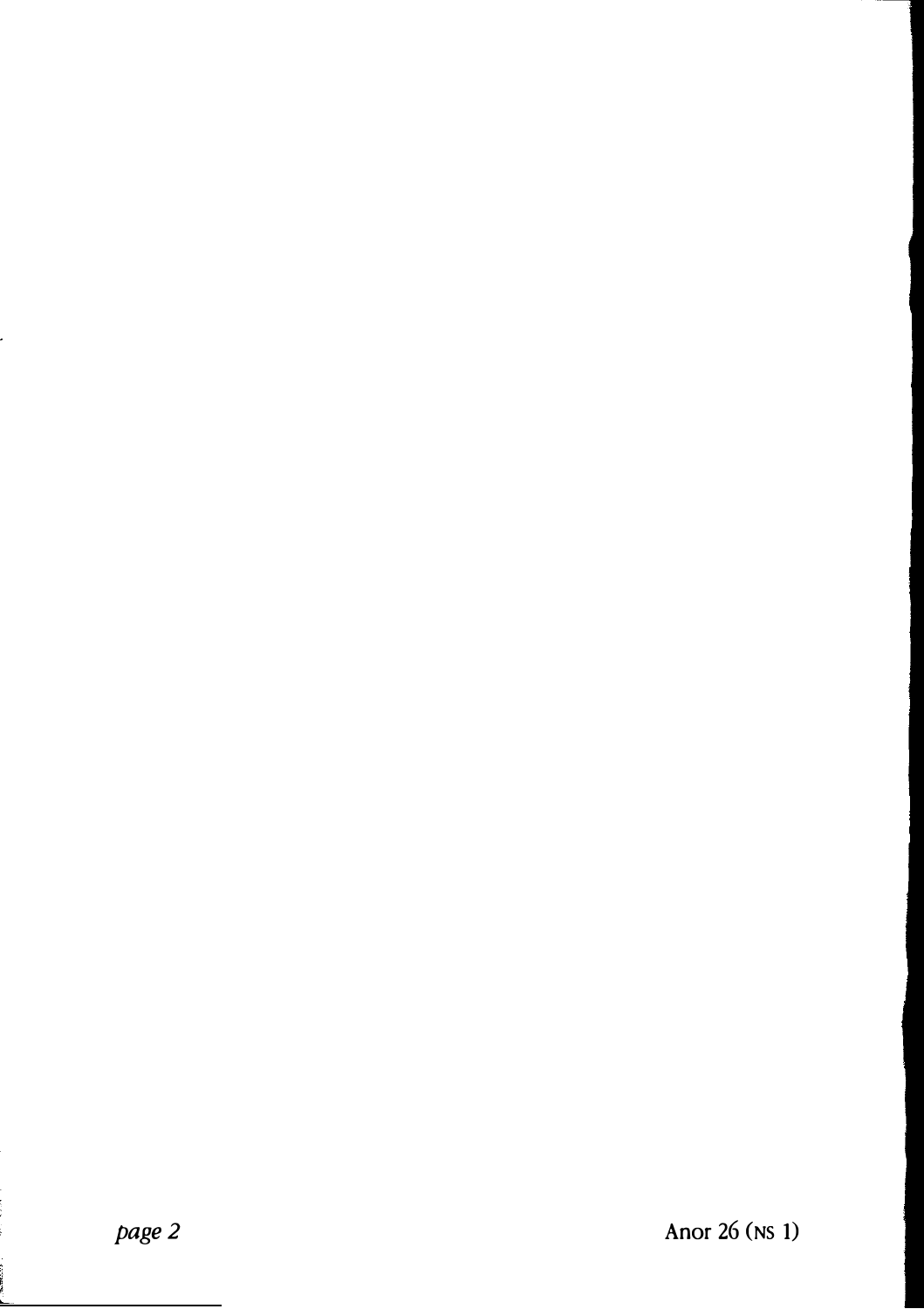## The Book of Lost Ales

or

### Beers, Wines and Spirits in Middle-earth

W Fill Fille rereading The Lord of the Rings recently. I was struck by the large number of references to a subject close to my heart (as it was to the Professor's, by all accounts): beer! We are probably best informed about the drinking habits of the hobbits,' but a close reading yields plenty of hints concerning men and other races. It is interesting to compare the preferences of the different races and social groupings, as they seem to fall quite neatly into dearly-defined patterns.

#### **Hobbits**

Beer and wine are mentioned with roughly equal frequency in connexion with the hobbits. Bilbo's larder in *The Hobbit*, ch. 1 apparently contains beer/ale, porter and red wine, while Frodo's is stocked with Old Winyards ('a strong red wine from the Southfarthing', LotR bk 1, ch. 1), as well as a barrel of beer. In general, wine seems to be an upper-class drink in the Shire (much as it would have been in Tolkien's England). Besides Bilbo and Frodo, it is drunk by Gandalf (TH, ch. 1) and Rory Brandybuck, and is also served to Bilbo's favoured guests at the 'long-expected party'. Beer seems to have been the most common beverage, both among the 'working classes' (Sandyman, Sam) and the more well-to-do (Farmer Maggot has 'good ale on tap', and Pippin is eager not to miss the excellent brew at the Golden Perch, LotR bk 1, ch. 4). Presumably, this class distinction resulted from the wider availability of ale: wine seems to have been produced only in the Southfarthing, no doubt the only part of the Shire with a suitable climate. On the other hand, the Shire was primarily an agricultural community, so barley and hops would have been readily available. It was also well provided with inns, several of which are mentioned by name: all were presumably 'home brew pubs'! I was slightly surprised to find no reference to that great 'olde English' drink, cider:t perhaps the hobbits' agriculture was mainly devoted to cereal crops rather than fruit.

#### Men

Unsurprisingly, men's drinking habits vary with geographical location. In Bree, both the big people and the little people are beer drinkers. We know that the Elven king's wine in *The Hobbit* is imported from Dorwinion, where it is made by men (the name Dorwinion is apparently an Elvish-Westron hybrid, derived from Sindarin 'dor' (land) +

<sup>&#</sup>x27; It is worth noting that the bulk of the references are concentrated in 'The Fellowship of the Ring' and the first half of The Hobbit. Descriptions of food and drink contribute to the homely atmosphere of the early chapters, and are gradually eliminated as the tone becomes more elevated.

<sup>&</sup>lt;sup>t</sup> The same could be said of the men of Minas Tirith, where orchards are specifically mentioned (*LoIR* bk 5, eh. 1). In this case the lack of references may result from the fact that we hear little about the rural population of Gondor, whose drinking habits may have differed from those of the men of the city.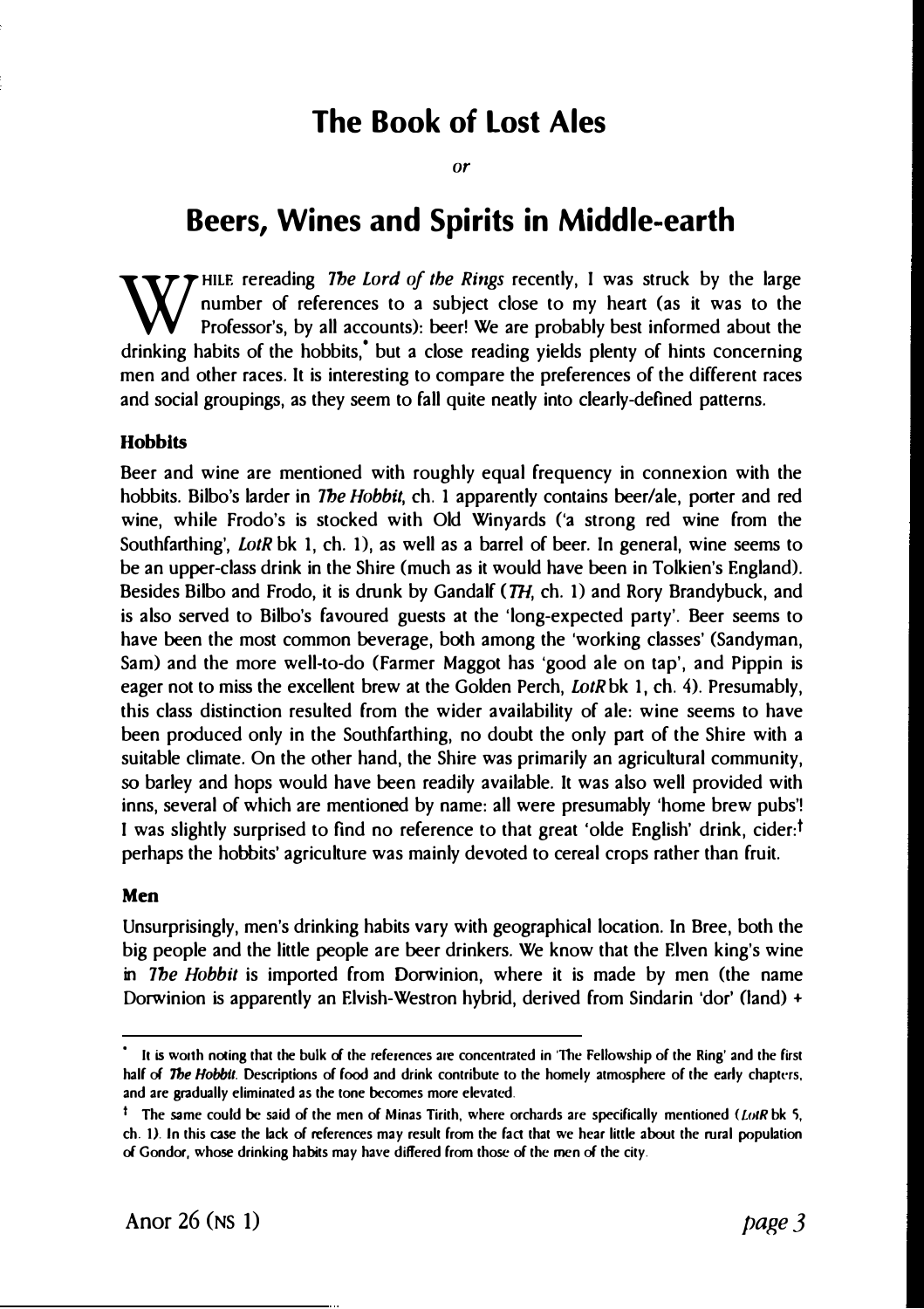translated Westron 'wine'). Beorn drinks mead, made from the honey which, in accordance with his ursine nature, is his staple food.

In the warmer south, the main drink seems to have been wine: there are several references to the drinking of wine by the men of Gondor (Faramir and his men, bk 4, eh. 5; Denethor, bk 5, chs. 1 and 4; the banquet at the Field of Cormallen, bk. 6, eh. 4). Once again, though, beer was perhaps the more workaday drink, since it is served to Beregond and Pippin in the buttery of the Citadel guard. The grain no doubt came from the fertile townlands of the city (oasthouses are mentioned in bk 5, eh. 1), while wine perhaps had to be brought from the more southerly lands of Gondor.

It is a little surprising that wine is the only drink to be mentioned in connexion with the Rohirrim (bk. 4, eh. 6), in view of the fact that the name of the king's house, Meduseld, means 'mead-hall'. Perhaps the lords of the Rohirrim had adopted the ways of their Gondorian neighbours, though we should beware of putting too much weight on a single reference. It may be significant that the hobbits find both wine and beer in the ruins of Isengard. Can we infer that the Rohirrim also drank beer? The source may, however, have been nearby Dunland, or perhaps the beer was actually brewed in Isengard. Saruman had a good water source, and grain was no doubt easy to obtain: perhaps the wizard was experimenting with modern brewing methods in his idle moments (lager for the Ores?!).

#### Elves

r<br>Fransk konge<br>Fransk konge

As already mentioned, the elves of Mirkwood drank imported wines. Most of our evidence for elvish ways, however, suggests that their preferred drink was a 'cordial' of their own making, apparently a kind of mead. The variety made in Rivendell, at least, was called miruvor (LotR bk 2, ch. 3). It is not clear whether this name is generic or specific, but it is clearly related to the *miruvórë* referred to by Galadriel in her song of parting (LotR bk 2, ch. 8), which was 'the nectar of the Valar, made from the flowers of the gardens of Yavanna' (Foster, s.v.).<sup>a</sup> This suggests that miruvor, too, was made from fermented honey, and the description of the drink as a 'warm and fragrant liquor' also seems appropriate to a mead. The drink given to the hobbits by Gildor and his followers seems to be of a similar kind (it is 'pale golden in colour' and has 'the scent of a honey made of many flowers' (bk 1, eh. 4)). Finally, mention must be made of the 'liquor' given by Glorfindel to Aragorn and the hobbits (bk 1, eh. 12). It has no taste, but appears to confer strength and vigour on those who drink it. It seems impossible to tell whether this should be regarded as a drink in the usual sense, or as a 'medicinal' cordial.

It seems significant that mead is the drink that the elves make themselves, even if they sometimes also drink imported wine. Mead can be regarded as the supremely 'natural' drink, since its main ingredient, honey, requires little or no cultivation. This fits in with a

<sup>&</sup>lt;sup>a</sup> Editor's note: Also J. Allen An Introduction to Elvish. Translated by Tolkien (who should know) as 'sweet mead' (bk 2 ch. 8). Ruth Noel (The Languages of Tolkien's Middle-earth) glosses it as 'nectar' for some reason.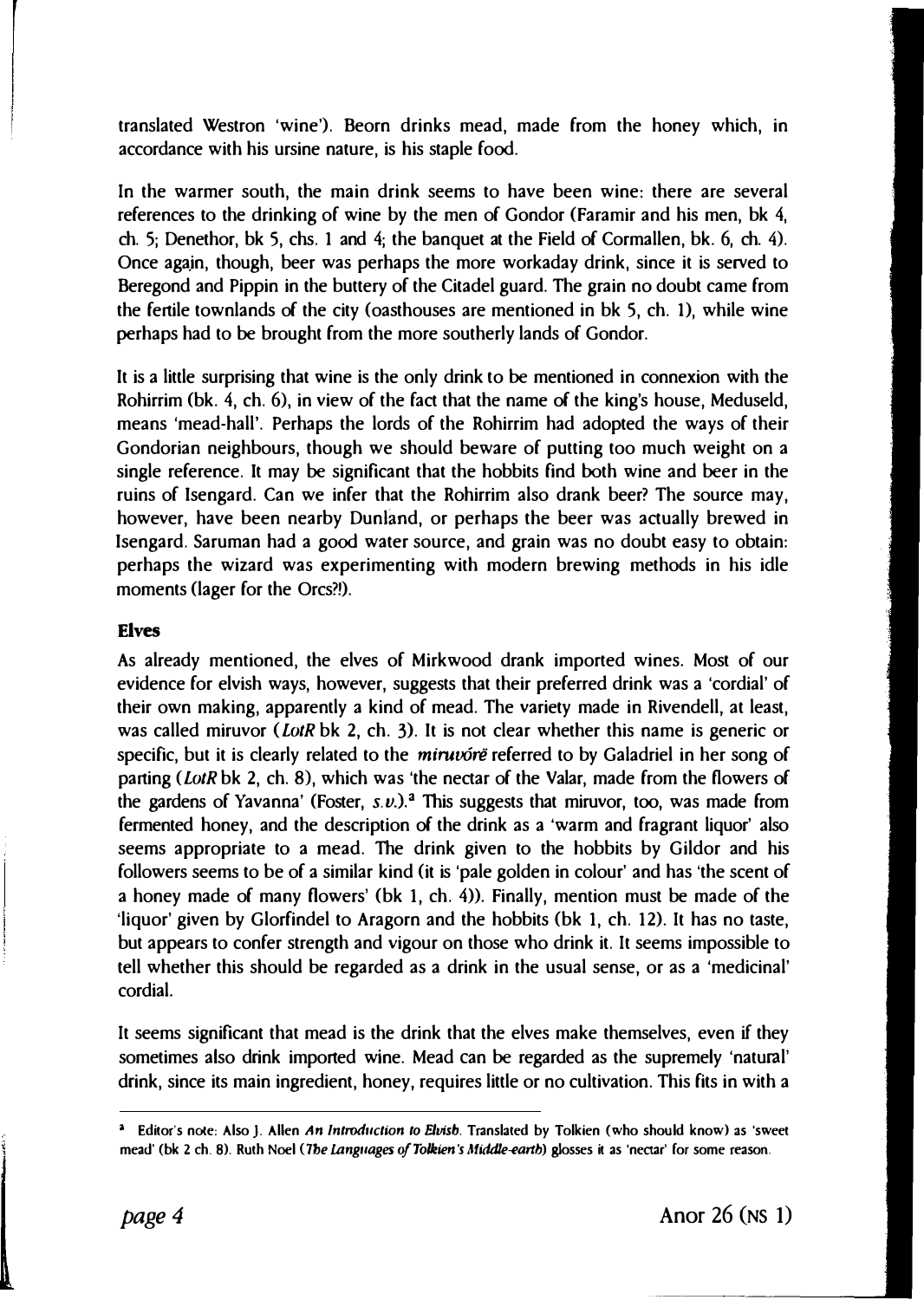dominant characteristic of the elvish nature: despite their love of creation, they are generally content to leave natural beauty in an uncultivated state. This is exemplified particlarly in their love of woodland and sea, and it is also remarkable that we rarely hear of elvish agriculture, although presumably the elves must have produced their own food at most periods.

#### Dwarves

Virtually all our evidence in this area comes from chapter 1 of 7be Hobbit. The dwarves mentioned here all seem to be beer-drinkers. 'Some called for ale and some for porter', we are told, and Balin prefers beer to tea (obviously a potential recruit for the CIS . . .). The taste for beer was perhaps developed through the dwarves' relatively close association with men and hobbits. In any case, it seems unlikely that dwarves, with their underground dwellings, would have brewed their own (unless they used imported ingredients). We are told that the dwarves of Erebor, at least, did not produce their own food (nor, we may infer, their own drink).

#### Other Races

There are only passing references to the drinking habits of other races. The ores revive their hobbit captives with a 'burning liquid' which produces 'a hot fierce glow' (bk 3, eh. 3). The description suggests vodka, a spirit which is generally distilled from rye or potatoes, but can potentially be made from practically anything, so that the agricultural capacity of the ores need not have been particularly advanced. Once again, it is perhaps significant that only the servants of the Enemy are described as drinking a distilled liquor - implying a greater technological capability than is needed for drinks which are simply fermented. As a whisky drinker, however, I would not want to push this argument too far!

The trolls in chapter 2 of *The Hobbit* are drinking from a barrel of beer, presumably looted from neighbouring men or hobbits. It is difficult to imagine a troll producing its own beer, and one supposes that they were not too fussy about what they drank although it has to be admitted that Tom, Bert and William display a certain degree of culinary nicety in their dicussion of the best way to cook dwarf!

Tom Bombadil, finally, provides his guests with a suitably enigmatic brew. 'The drink in their drinking-bowls seemed to be clear cold water, yet it went to their hearts like wine and set free their voices.' If Tom is a kind of 'nature spirit', it seems appropriate enough that he should be able miraculously to endow water with the properties of wine. There is a striking resemblance, though, to Glorfindel's cordial, discussed above. Is it possible that the elves of Rivendell had learned Bombadil's recipe? Elrond suggests at the Council that there was once a closer realtionship between Bombadil and the elves than existed at the time of the War of the Ring.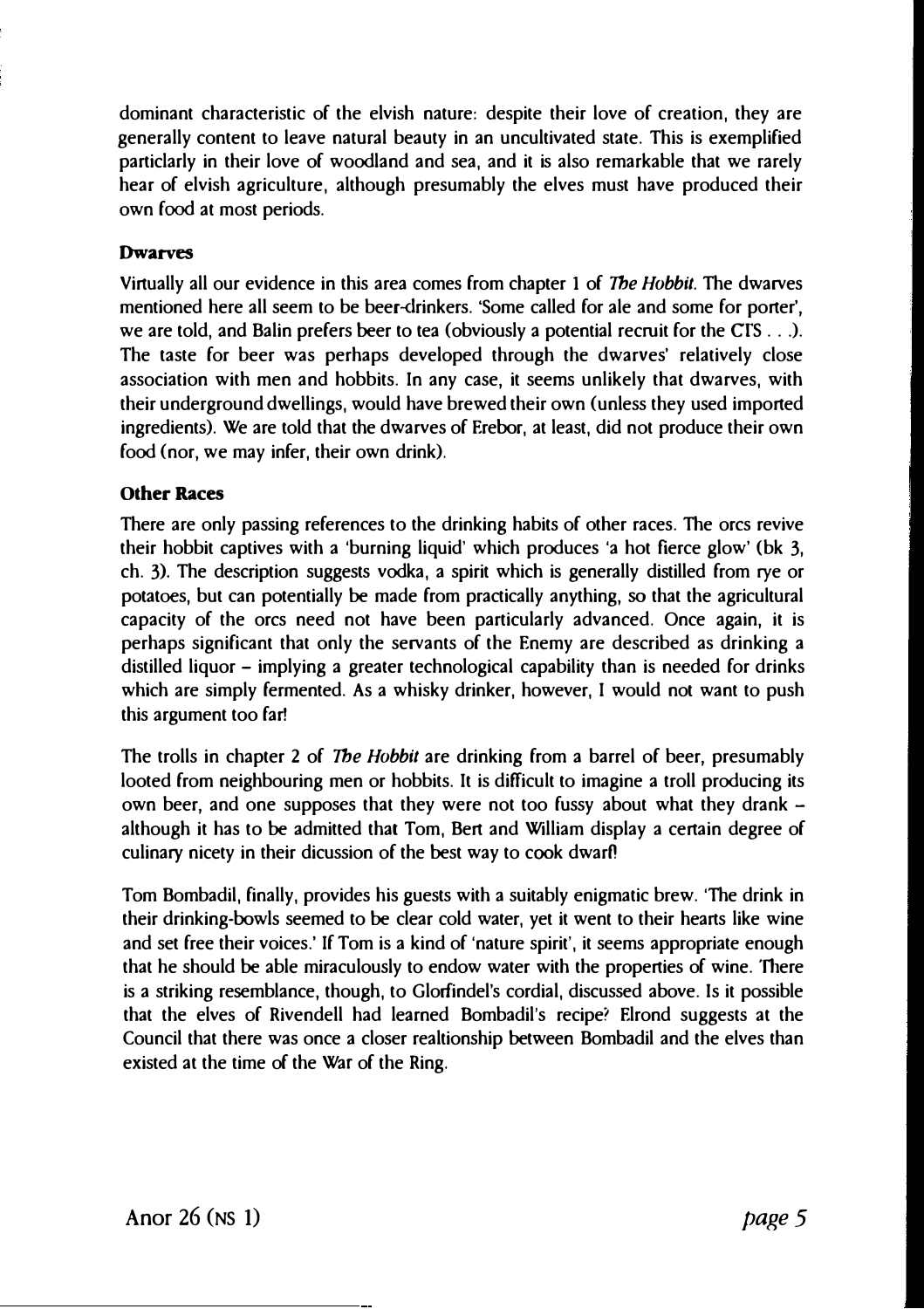#### Conclusion

Our investigation of the numerous references to beers and wines in 7be Hobbit and The Lord of the Rings has illustrated the care and attention which Tolkien paid to the smallest details of the world that he created. The tastes of the different races can be seen to be appropriate to their overall characters, particularly in the case of the hobbits and the elves, but are also realistically subject to variations according to social class and geographical location. Allusions to everyday details of this kind are one of the subtle ways in which Tolkien gives the societies which he describes their air of verisimilitude. At the same time, the variations in taste and custom are a means of expressing the different characters of the various races, which serve, in turn, as the bearers of the meaning, or meanings, of the works as a whole.

#### Bibliography

| J. Allen       | An Introduction to Elvish          |
|----------------|------------------------------------|
| R. Foster      | The Complete Guide to Middle-earth |
| J.R.R. Tolkien | The Hobbit                         |
|                | The Lord of the Rings              |

l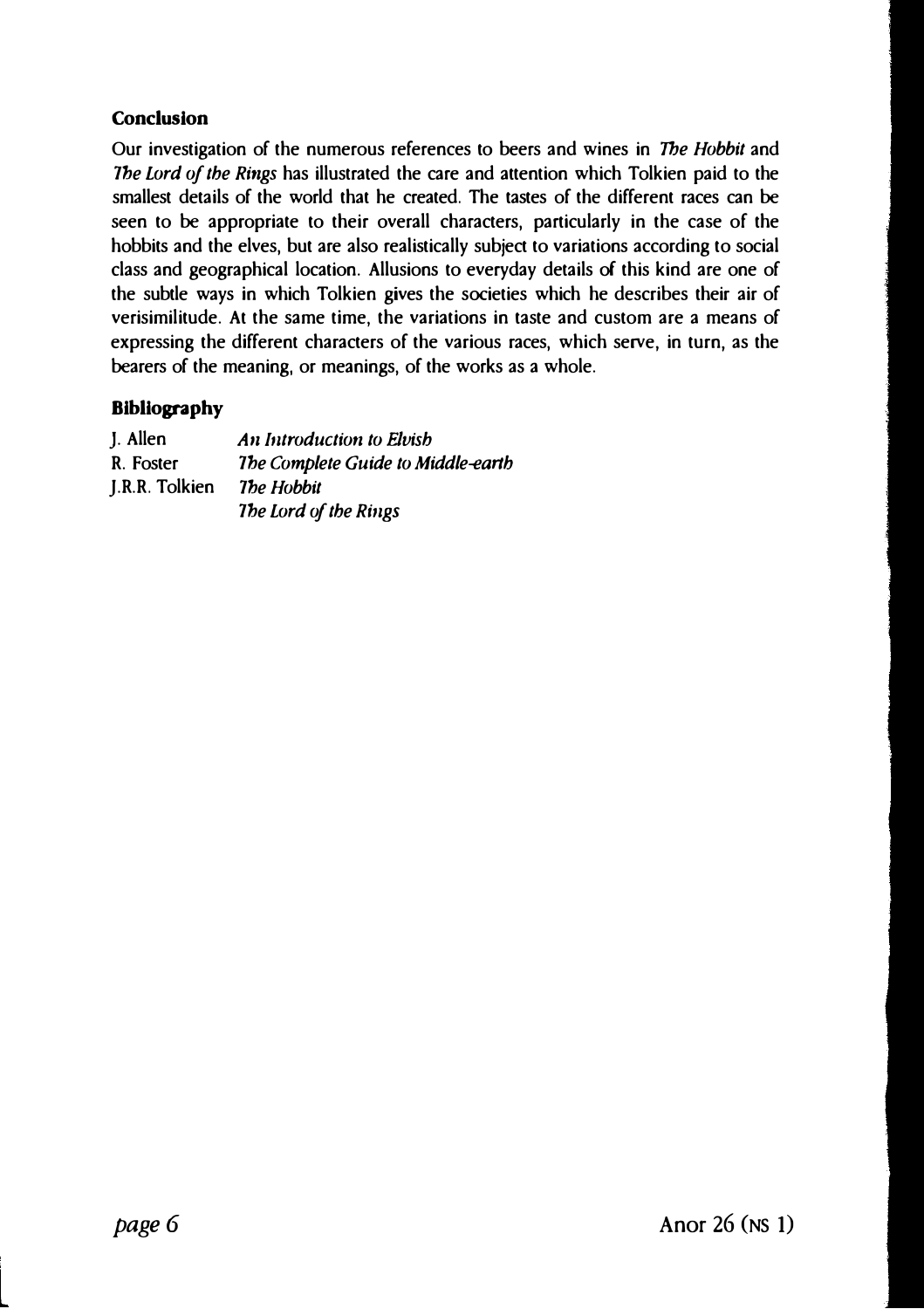### Tolkien and the West Midlands:

### the roots of romance

#### A lecture given by Professor Tom Sbippey at King Edward's School, Birmingbam, 15 October 1992

 $\boldsymbol{\Gamma}$  is generally acknowledged that Tolkien had some fondness for the West Midlands, but then this fact is largely passed over in the quest for more exotic source material in Finnish, Greek, Old Norse and elsewhere. B T is generally acknowledged that Tolkien had some fondness for the West Midlands, but then this fact is largely passed over in the quest for more exotic be ignored when one thinks of places with Tolkien associations - when was the last Brum-moot? Yet it was in Birmingham that some of the most significant events of his life took place: his schooling, his conversion to Roman Catholicism, the death of his mother. It was in and around Birmingham that Tolkien grew up and developed his interest in words and languages - that is, became a philologist. It was also where his family came from, particularly on his mother's side, and the importance of such filial associations should not be underestimated.

Perhaps the best person to guide us through the West Midland part of Tolkien's roots is another Brummie, Old Edwardian and classically-trained philologist, Professor Tom Shippey:

Because of the nature of his audience, few of whom were likely to be hard-core Tolkienists, much of what Shippey had to say on this occasion will be familiar to most readers of *Anor*, and may be dealt with briefly. Beginning with a sort of defense of Tolkien - that he is in fact one of the most influential writers of fiction (albeit nonmainstream) this century (there are currently being published 600 volumes per year of fantasy, much of it in the cliché of the fantasy trilogy, to say nothing of the Dungeons  $\&$ Dragons phenomenon), and so on - Shippey soon moved on to discuss Tolkien's method of writing. As far as Tolkien was concerned, there was no grand design in his literary output: rather, his narrative unfolded itself in the telling. The starting point was not an idea, but a *word*. (Remember how *The Hobbit* came into being – see Letters 163, 165- and the whole mythology took much of its shape as a result of Tolkien's curiosity about the word *éarendel – Letters* 297.)<sup>t</sup>

So, what of the West Midlands? This is where the philology comes in. West Midlands is a dialect of Middle English (conventional dates 1066-1485). The Norman invasion had disastrous consequences for native English literature: there is almost no writing in English to have survived from the next few centuries (no doubt in part because many manuscripts have been lost). But (and this is Tolkien's own discovery) there is evidence that people were being taught to write in English during this 'dark age', albeit in a

<sup>&#</sup>x27; Whether the best person to repon it is yet another Brummie, Old Edwardian and classically·trained philologist  $-$  yours truly  $-$  must be left for others to decide

 $\hbar$  It is also wonh noting at this point the fascination that words had for Tolkien as 'relics' with a history – see Letters 205.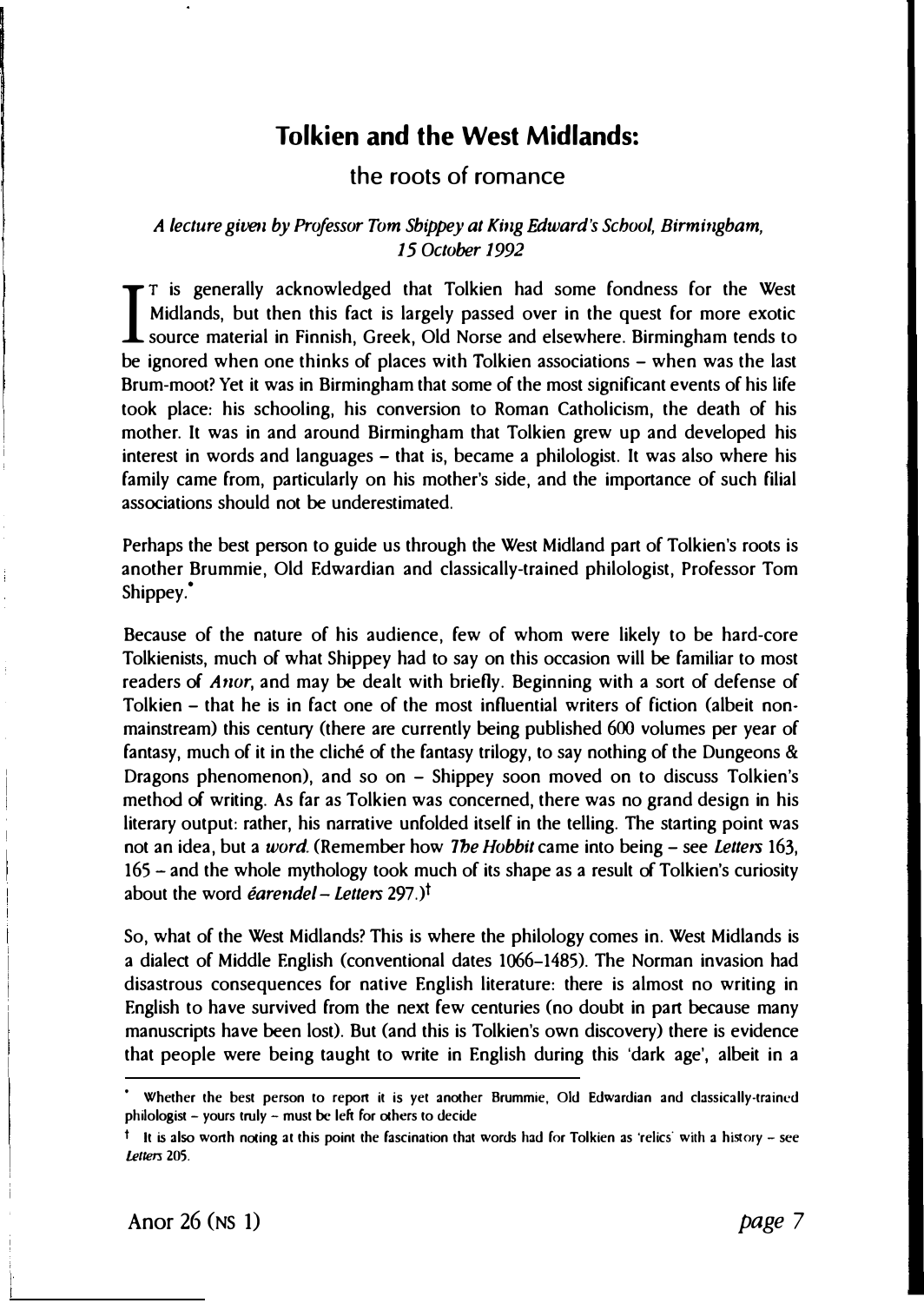literary, standardised form, and in more remote areas. This evidence falls into two categories: a collection of manuscripts from Wigmore Abbey in Herefordshire, and the manuscript containing, amongst other things by the same poet, Gawain and the Green Knight (this, note, is not the author's autograph, but a copy, though probably not much later in date - a valuable piece of evidence that production and copying of English literature was going on, itself indicative of an interest amongst the well-to-do). Tolkien believed that this poem, composed somewhere near the border of Staffordshire and Cheshire, held onto the 'true tradition' of Anglo-Saxon poetry, shunning (if not ignorant of) the overtly literary pretensions of mainstream frenchified Middle English poetry. Again, the argument hinges on words, particularly the more obscure vocabulary, now largely lost but common in Old English, and used unselfconsciously by the Gawain poet, for example (in the passage which Shippey also focused on in his talk 'Tolkien and the Gawain poet' at the Centenary Conference, to which I refer readers for a fuller discussion) 'wodwos' and 'etaynes'.

Culturally-speaking, then, these written records imply that in the West Midlands if nowhere else, the torch of Old English, pre-conquest literature and sensibilities was being kept alight for at least three centuries in the face of encroaching 'Normanization', something of profound importance for an avowed Anglo-Saxonist such as Tolkien.

How does this surface in Tolkien's literary output? Again, philology provides the key, particularly the branch of onomastics. The most obvious example is the Mark. This was probably the local pronunciation of what we now, under the tyranny of Standard Southern British pronunciation, refer to in its Latinized form of Mercia. And why is the white horse the symbol of the Mark? Certainly the Anglo-Saxons made no use of cavalry (see *The Road to Middle-earth*, p. 94); the reason is that Tolkien believed the Vale of the White Horse was the southern boundary of Mercia. Birmingham, usually derived from the personal name Beorma, could also (arguably) be 'the farmstead of Beorn', a name which may also lie behind Bournville, and the Bournbrook which flows past it. Another obvious place-name, which Shippey did not mention, is Mordor - the Black Country. But perhaps the most fascinating connection that Shippey divulged concerns Sarehole, the first element of which derives from Saru (Old Mercian for OE searu, man). Does the eponymous founder of Sarehole, whose transformation during Tolkien's lifetime became the symbol of imposing industrialization at the end of LotR, give his name to the agent of that very same mechanization in The Shire?<sup>\$</sup>

In the early stages of the development of Tolkien's 'mythology for England', we know from various references in The Book of Lost Tales that he wanted to equate Elfland with Birmingham, the meeting-place of Warwickshire, Herefordshire and Staffordshire, and his own adoptive home. We also know from The Lost Road (p. 413) that there is a realworld correspondence with Gilfanon's House of the Hundred Chimneys: Shuckburgh

l

<sup>&</sup>lt;sup>4</sup> Note also the following information from Humphrey Carpenter's *Biography* (p. 20): There were two millers at Sarchole during the Tolkiens' childhood, father and son (cf. Sandyman the Miller and his good-for nothing son Ted). The brothers John and Hilary were afraid of the son, who wore a white beard, and whom they called 'the White Ogre' (my italics).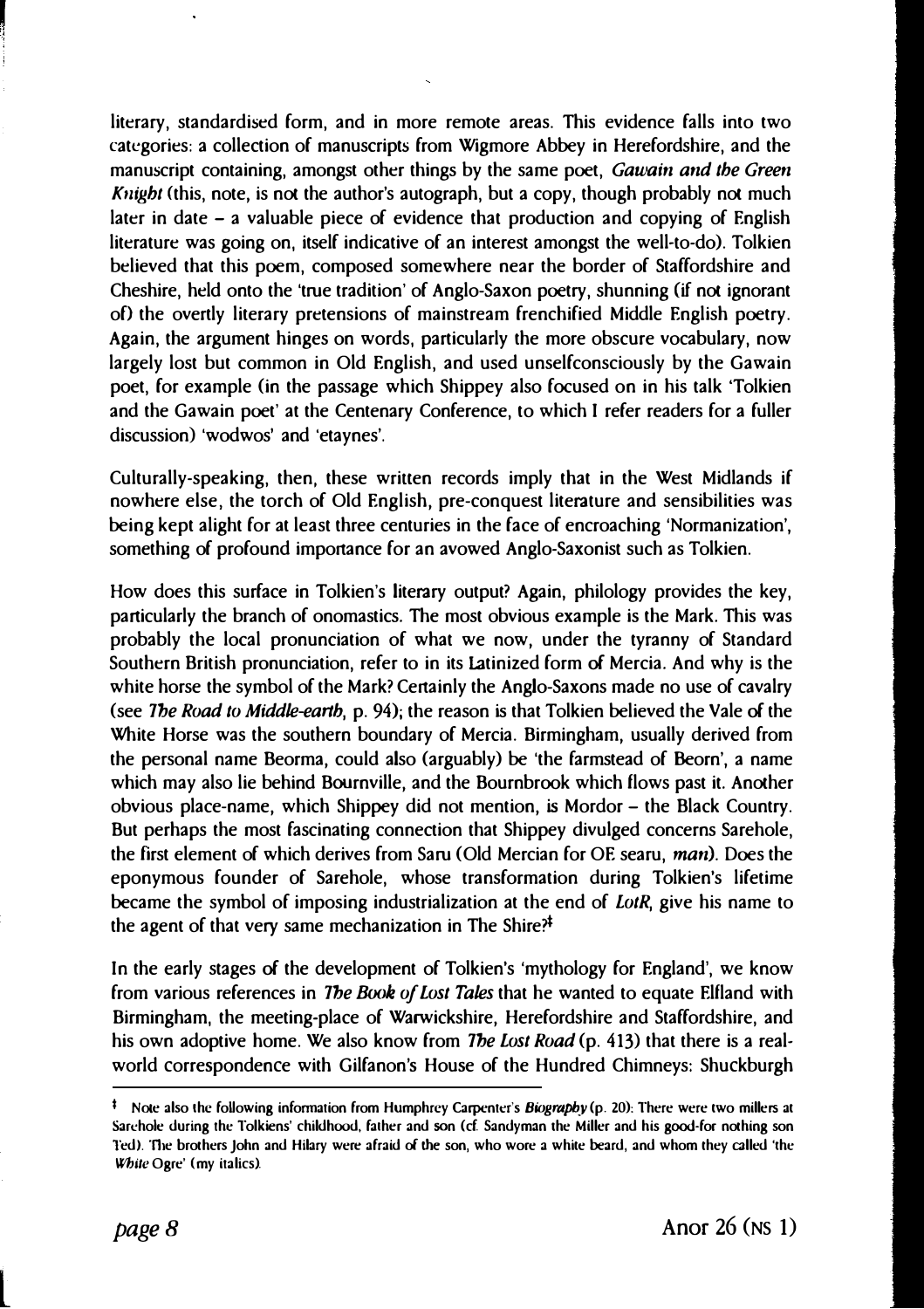Hall, where Tolkien spent his convalescence. What Christopher Tolkien fails to note is that the very name of the place suggests itself: the first element of Shuckburgh Hall is OE scucca, goblin or demon, used to describe any pre-Christian supernatural being.

It is clear, then, that Tolkien's familiarity with and fondness for the West Midlands surfaces in many places in his literary output. But, as is typical of the way he made use of all his sources, the connexion is rarely explicit or simple, and deeper resonances can be discovered by teasing out the tangle of word-play and etymology. Shippey gave a tantalizing glimpse of what can be so uncovered, but I am sure there is much more.

**Steve Linley** 



No.

214

King Edward's School, Birmingham

### Lecture by Professor T A Shippey

## "Tolkien and the West Midlands: The Roots of Romance"

Thursday, 15 October 7.30 pm Concert Hall

Admit one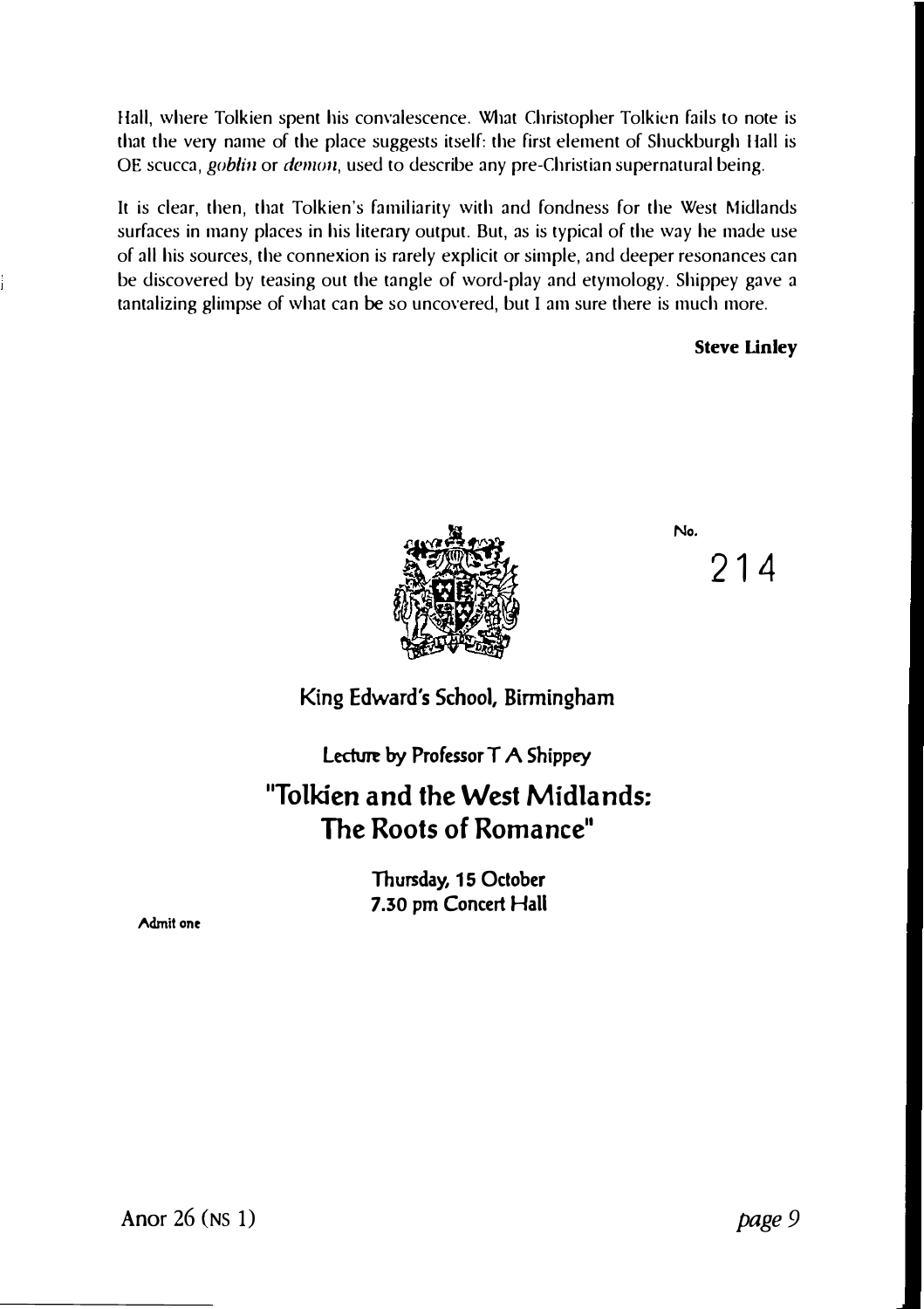# Of Giants, Trolls and Ents

 $\rm{B}$ ACK in Anor 22, I drew attention to the mystery of the stone-giants: in The Hobbit they are said to inhabit the Misty Mountains, but no giants are mentioned in The Silmarillion or The Lord of the Rings. In my review of The Annotated Hobbit, I challenged my readers to write on this topic. Following their overwhelming response, I decided it was time to have a go myself.

With the publication of drafts of LotR in The History of Middle-earth (HoMe) series, there was now evidence for me to work on. I dug through the slag heap to find a nugget here and there. The stone-giants had not sunk without a struggle. In the course of my study, trolls and ents got drawn into the picture. But they are dealt with below only so far as they are involved with giants.

#### Stone-giants in The Hobbit

According to The Hobbit, stone-giants inhabit the Misty Mountains. Bilbo encountered them during a thunderstorm at night:

He saw that across the valley the stone-giants were out, and were hurling rocks at one another for a game.

'This won't do at all!' said Thorin. 'If we don't get blown off, ... we shall be picked up by some giant and kicked sky-high for a football.<sup>'a</sup>

Gandalf ... was far from happy about the giants himself.

( 711 pp. 63, 65)

This gives a good idea of the giants' strength and temperament. Even Gandalf is forced to take them seriously.

Giants are mentioned once more in the text. Gandalf says of the goblins' cave entrance  $(7H \, \text{o. 97})$ : 'I must see if I can't find a more or less decent giant to block it up again.' Unlike goblins or trolls, who are hostile without exception, some stone-giants are worth dealing with.

Beyond The Hobbit there is no mention of stone-giants. They do not appear in The Lord of the Rings. To be fair, the Fellowship do not travel in the same part of the Misty Mountains. But giants get no mention in the lists of creatures in the appendices (pp. 1164 $-7$ ). Likewise in *The Silmarillion* there is complete silence on stone-giants, whereas trolls and ents get written into the old stories.

In The Complete Guide to Middle-earth, Robert Foster (p. 366, under 'Stone-giants') sums up giants as follows: 'Stone-giants are mentioned only in The Hobbit, and may be

<sup>&</sup>lt;sup>a</sup> Editor's note. This is, of course, a *rugby* football, as the reference to a sort of Middle-earth garryowen makes clear. Tolkicn had a distinguished career in the ISI XV at King Edward's School, where to my knowledge and in my experience, Association Football has only ever been played unofficially, and was probably not played at all in Tolkien's day.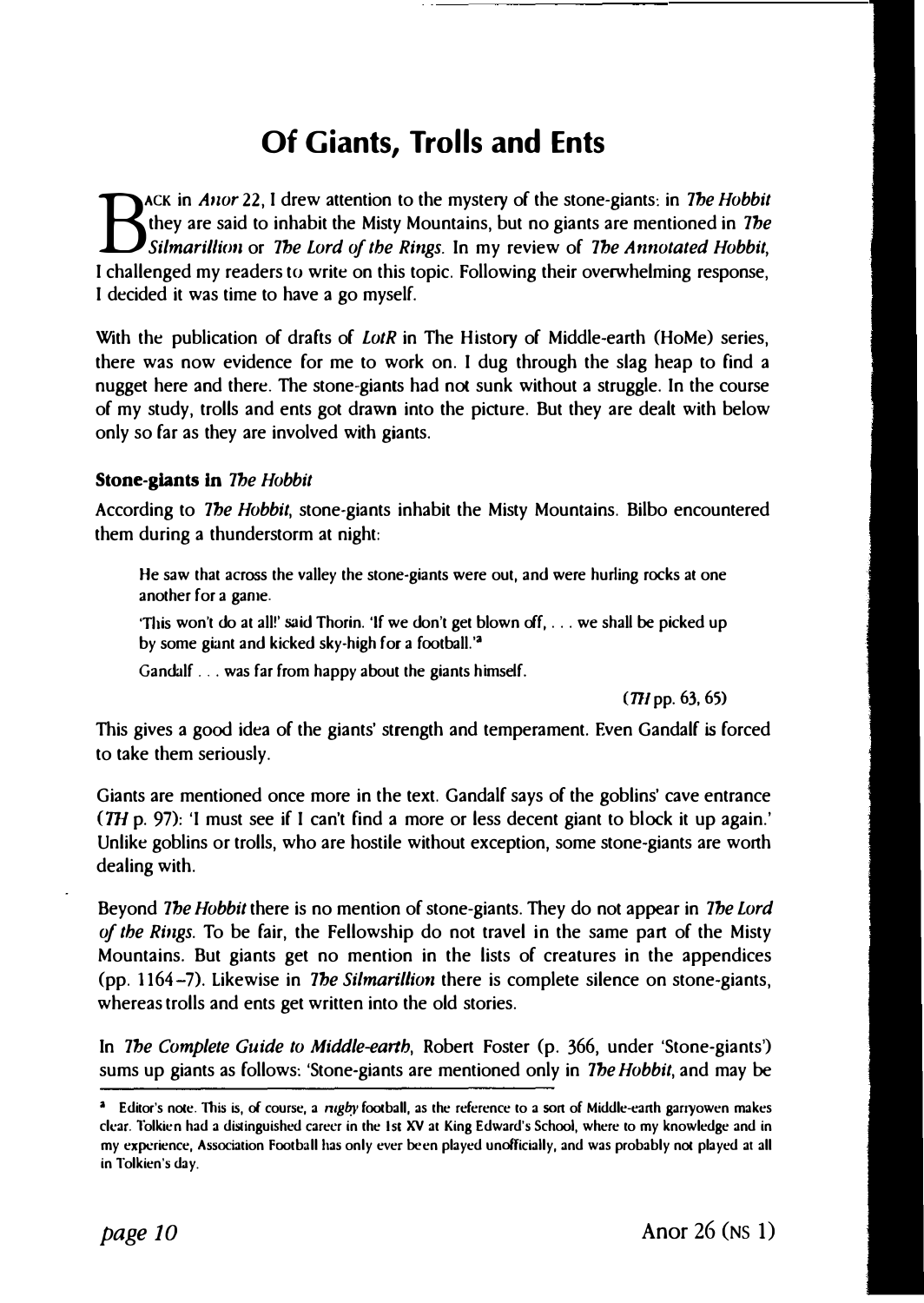no more serious than Golfimbul.' That would be plausible if one just had Thorin's remark about football. But in Gandalrs later comment, he treats giants too seriously for them to be a joke by the author.

The conclusion must be that stone-giants were a real part of Middle-earth when TH was written, but had dropped out of the scene by the time of LotR. This raises the question of why they disappeared.

#### Stone-giants and trolls

The first step in the stone-giants' demise was to be merged with trolls. Before we can show this happened, we must show that the two races were at first distinct. 'Troll' is a Norse word. 'Stone-giant' is a translation of the Norse 'bergrisi'.\* If it can be shown that the two terms were different in Norse stories, it is likely that Tolkien intended the creatures to be distinct in The Hobbit.

One must not assume that the terms are used consistently in old tales, but there does seem to be a consensus. Trolls are ugly and always hostile, almost beasts. Giants are large humans, often civilized and handsome, sometimes friendly. That squares with Gandalrs remark about finding a decent giant. He could hardly expect to find a troll who would help.

This distinction between giants and trolls remains in the early drafts of LotR:

Trolls of a new and most malevolent kind were abroad; giants were spoken of, a Big Folk far bigger and stronger than Men ... and no stupider, indeed often full of cunning and wizardry.

RotSp. 253

This fits the Norse ideas of trolls and giants. But in the next phase, things have changed:

Trolls and giants were abroad, of a new and more malevolent kind, no longer dullwitted but full of cunning and wizardry.

RotSp. 319

The distinction has been removed. That they have merged is confirmed by place names. Consider this note that Tolkien wrote: 'The region west of the Misty Mountains north of Rivendell is called the Entishlands - home of Trolls.' (ToI p. 10) 'Ent' is an Anglo-Saxon word meaning 'giant'.<sup>†</sup> Here it is used for trolls.

When this word later became applied to tree-giants, the region had to be renamed. Proposals were Thirsdales, Trollfells, and Bergrisland before Ettenmoor was settled on (see To/ pp. 65, 306). 'Thyrs' and 'eten' are Anglo-Saxon, both meaning 'giant'. They are equated here with 'troll' and 'stone-giant'.

<sup>&#</sup>x27;Hill-giant' is a better translation: they dwell in hills and mountains. But 'berg' also means 'stone'.

<sup>&</sup>lt;sup>t</sup> Compare Letters p. 208: 'I always felt that something ought to be done about the peculiar A. Saxon word ent for a 'giant' or mighty person of long ago - to whom all old works were ascribed.'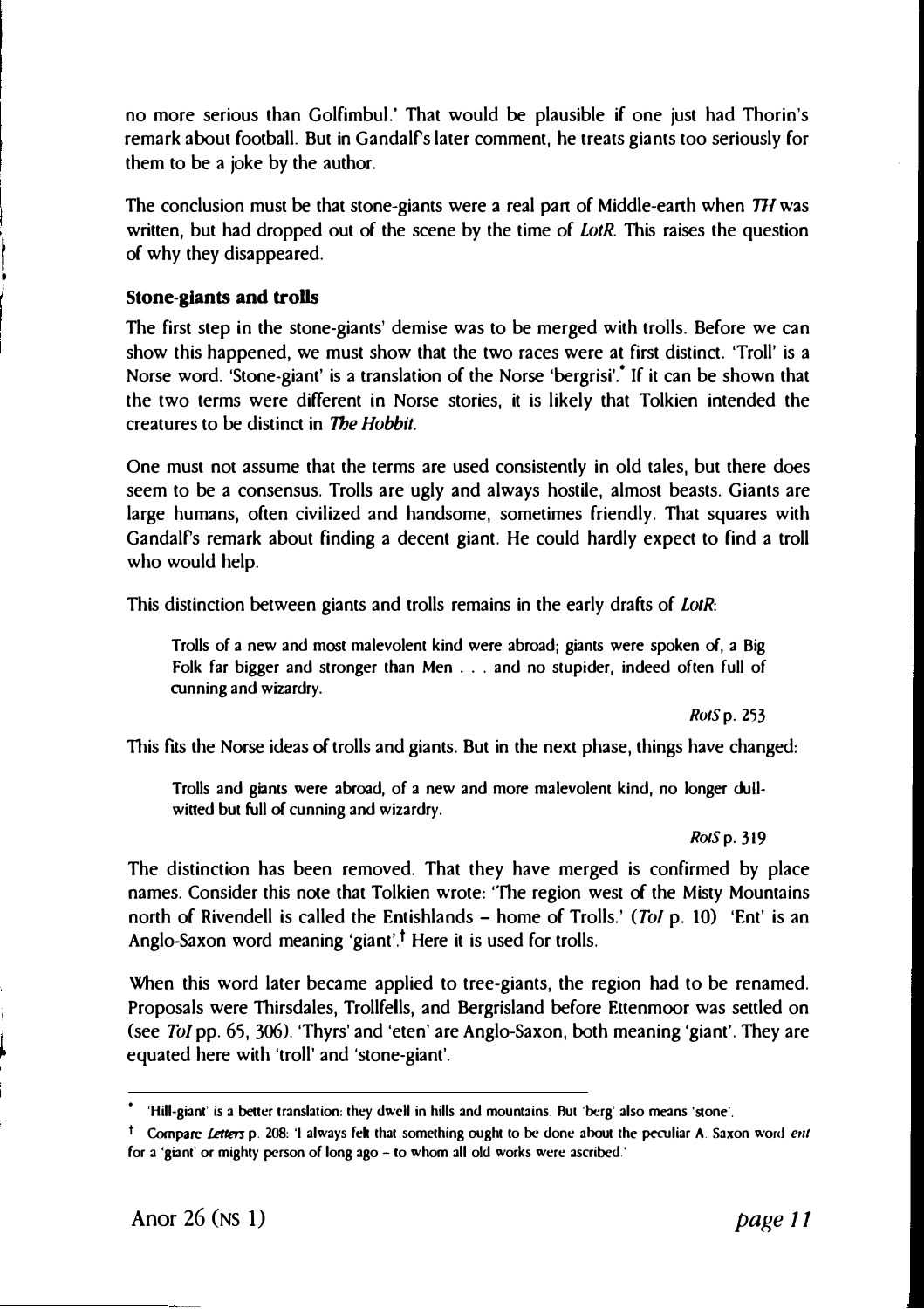Why then did Tolkien merge stone-giants with trolls? These place names give a clue. Anglo-Saxon did not have a separate word for troll, but would use the words above. The linguistic background for The Hobbit is Norse; in the English setting of LotR, it was probably no longer apt to make a distinction between stone-giants and trolls.

### The emergence of tree-giants

The stone-giants had been merged with trolls, but they were still mentioned. later they were removed altogether. Two pressures seem to have led to this.

The first pressure was the emergence of tree-giants, the ents. To show that ents replaced stone-giants, it has to be shown that they really correspond (for otherwise one could equally argue that it was the black riders that replaced the stone-giants). The argument rests on the fact that Tolkien thought of ents as giants.

From the final text of LotR, the only clear link is size. In other ways they are quite unlike our usual idea of giants. But we have already seen that the word he uses for his Shepherds of the Trees meant no more than giant.

The case is strengthened by the drafts in HoMe. In them one sees the emergence of ents, and the growth of the character Treebeard. He first appears in a role later taken by Saruman. Gandalf explains (RotS p. 363): 'I was caught in Fangorn and spent many weary days as a prisoner of the Giant Treebeard.' Nothing is said here of his nature, other than his malice.

It is only later that Treebeard lives up to his name. There is a fragment of narrative entitled: 'Frodo meets Giant Treebeard ... he is deceived by the giant who ... is really in league with the Enemy' ( $RotS$  p. 384). The account is of a huge tree which walks.

In an outline shortly afterwards there is the remark: 'If Treebeard comes in at all - let him be kindly and rather good?' (RotS p. 410). It is still Frodo he meets, and his followers are treelike and called tree-giants. The word 'ent' is not yet applied to them. But already they are playing a greater role than the stone-giants ever did. It is no surprise that they should force them out of Middle-earth.

### A new troll appears

The second pressure which led to the removal of stone-giants was a change in the nature of the trolls, with whom they had merged.

The trolls that appear in *The Hobbit* are almost endearing. They are ugly, stupid and vulgar. Apart from eating people and turning to stone, one would take them for humans. They wore clothes and used keys. Their language may not have been drawing room-fashion, but they were not short of words (see  $TH$  pp. 42ff).

The live trolls which appear in LotR are different. Consider the troll that the Company met in Moria: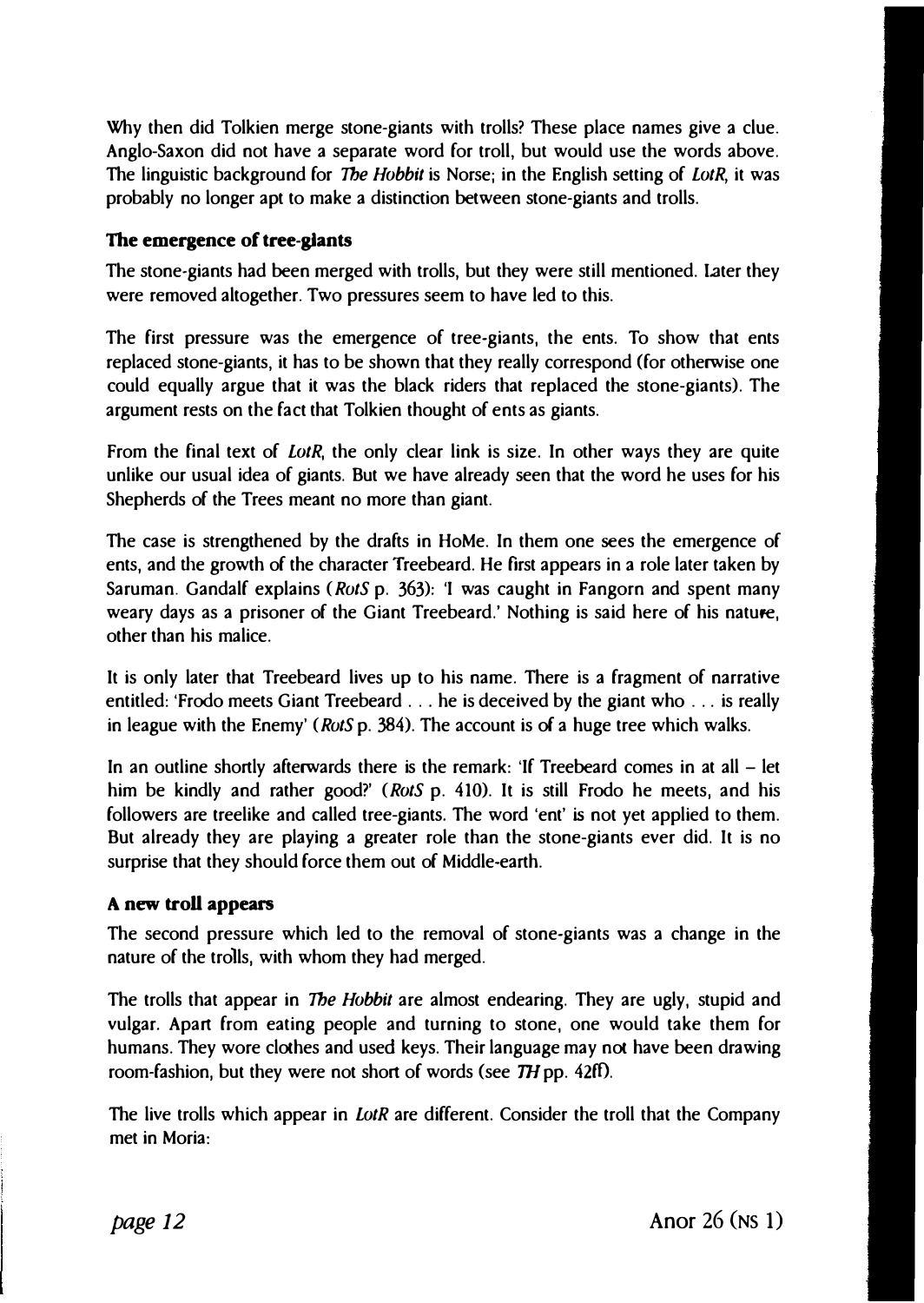A huge arm and shoulder, with a dark skin of greenish scales, was thrust through the widening gap. Then a great, flat, toeless foot was forced through below.

LOIR p. 342

He had no time for chatting to Hobbits. Similar creatures fought at the Pelennor Fields and the Morannon (LotR pp. 860, 926). There they were able to withstand sunlight.

Although Bill, Bert and Tom stayed as statues (LotR p. 222), their type of troll had been displaced by a more dreadful one. Tolkien himself admits this, in a note on languages:

But at the end of the Third Age a troll-race not before seen appeared ... Olog-hai they were called ... Some held that they were not Trolls but giant Ores ... Unlike the older race of the Twilight they could endure the Sun.

LotR  $p. 1166$ 

Seeing the contrast between the new trolls and the stone-trolls (as he terms those from  $TH$ ), he says they were different creatures.<sup>‡</sup> The word 'stone-troll' is of interest. It is a translation of the Norse word 'bergartroll'.<sup>5</sup> This word was used more in Norwegian folk-tales than in the older myths. By that time trolls were taken less seriously, much as in 7be Hobbit.

In earlier stories, trolls were huge monsters. They often took part in human battles, with decisive effect. It is this sort of troll that is abroad in LotR. They even make a one-off appearance in The Silmarillion, being killed by Húrin in the Nirnaeth Arnoediad (p. 234). This was a late addition - trolls do not feature in HoMe.

The new troll made his appearance in the first draft of the Moria story (RotS p. 443). This was after the merger with stone-giants, and after the tree-giants had emerged. The stone-trolls were now a hangover from *The Hobbit*. If Bert, Bill and Tom had not been on the route to Rivendell, they could have been forgotten. And the stone-giants could no longer be linked with trolls: the new trolls were too dreadful. This added to the pressure to get rid of giants.

#### Stone-giants eliminated

|<br>'

' ,

It is in *The Treason of Isengard* that the story of the tree-giants nears its final form. Two notes are of interest:

Merry and Pippin . . . come to Entwash and the Topless Forest, and fall in with Treebeard and his Three Giants.

[The Elves) bid them beware of Fangorn Forest ... He is an Ent or great giant.

To/pp. 210, 250

It is here that the word 'ent' is first applied to Treebeard, and it is equated with 'giant'.

 $\pm$  See also Letters p. 191: 'But there are other sorts of Trolls beside these rather ridiculous, if brutal, Stone-trolls.'

Compare 'stone-giant' above. 'Hill-troll' was the old sense, but Tolkien seems to link it with turning to stone.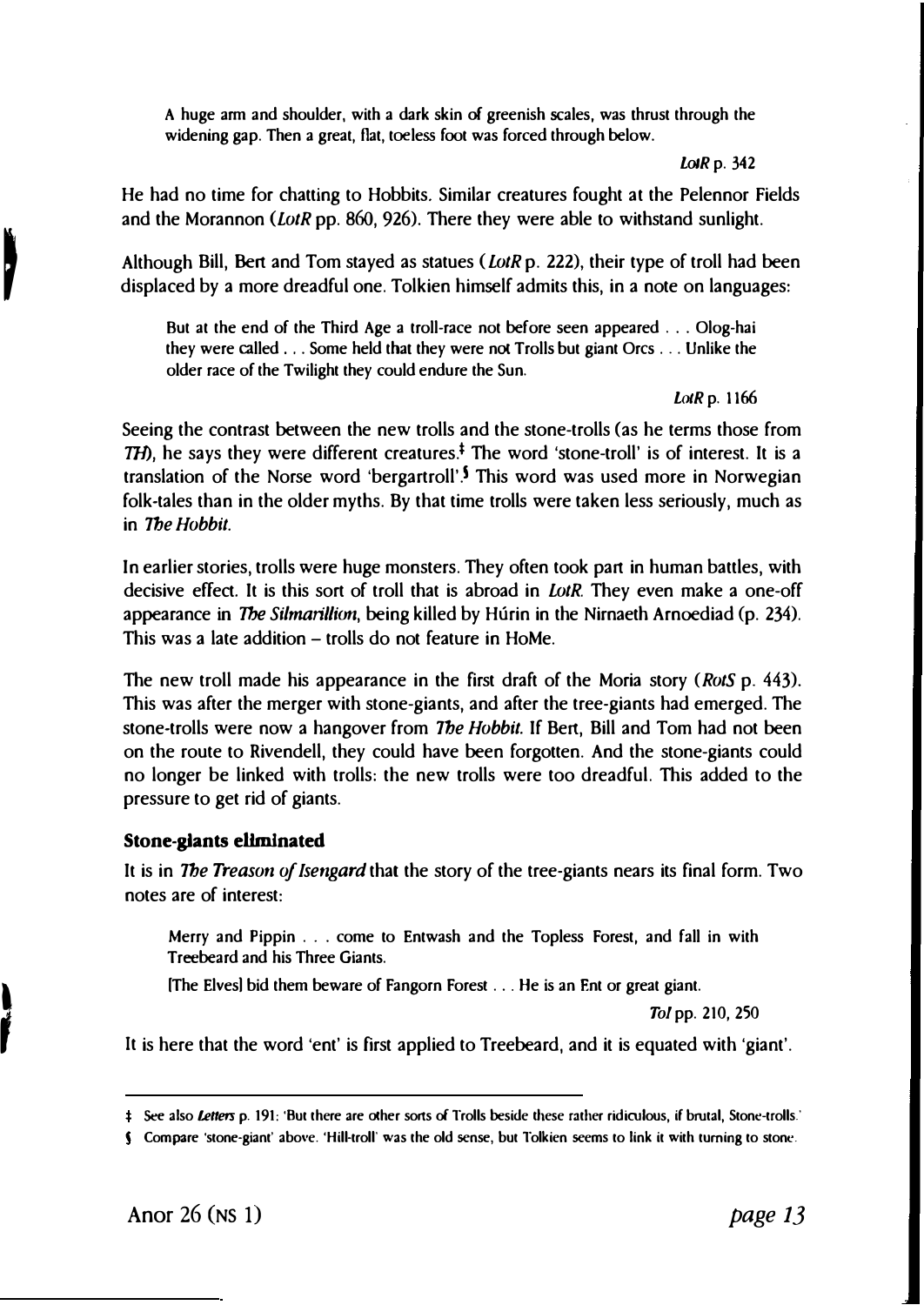Once the Treebeard story appears as narrative, the word 'giant' is no longer used of him. 'Ent' is used throughout. This may well be in response to the note Tolkien wrote himself:

Difference between *trolls* – stone inhabited by goblin-spirit, *stone-giants*, and the 'treefolk'. [Added in ink: Entsl

#### Tolp. 411

He now wants to distinguish ents from other creatures of great size. He realizes that though they started as giants, they have become creatures in their own right. Indeed they almost created themselves. He writes later (Letters p. 212): 'And I like Ents now because they do not seem to have anything to do with me.'

It was after this that giants were dropped from the story. The final version ( $\text{LotR } p$ , 57) of the sentence quoted earlier reads: 'Trolls were abroad, no longer dull-wined, but cunning and armed with dreadful weapons.' Giants had no part in it. They had lost out to the ents and the new trolls. Tolkien was happier with them. They belonged in Middle-earth, whereas stone-giants sneaked in via *The Hobbit*, but were later held to be unsuitable.

#### Final thoughts

On the emergence of ents, there is the mystery of the tree-man seen north of the Shire (LotR p. 57). Was he an ent or not? It is interesting that Sam calls him a giant. The creature appears in the narrative before Treebeard is thought of (RotS p. 253), so may have foreshadowed the ents. Further back, Earendel was to have met tree-men on his travels (BoLT2 p. 254).

Two giants also appear in BoLT2, in Luthien's spell of lengthening: 'The sword of Nan ... the neck of Gilim the giant' (p. I9). The stress is on their size. Gilim means winter, and Nan is said to be a giant of the summer and like an elm (pp. 67f.). It seems that these giants are not typical: more like the Greek Atlas or the Norse Ymir.

In The Lost Road there appears the word 'noroth' in the etymological Elvish dictionary (p. 378). The translation is 'a giant', but no comments are given. By this stage there did not seem to be any creatures around to have this name.

Stone-giants came straight from Norse tales into Middle-earth via The Hobbit. Likewise trolls came in: Bert, Bill and Tom from folk-tales into  $TH$ , the olog-hai from battlepoems into LotR. Stone-giants were merged with trolls, then removed entirely. Stonetrolls were forgotten as well, except as stone statues.

Ents were different. They had no forerunners in ancient tales. Though they had been hinted at by Tolkien before, it was as *The Lord of the Rings* was written that they appeared. Yet they fitted Middle-earth, unlike stone-giants. They were there to stay.

#### Jeremy King

 $page 14$  Anor 26 (NS 1)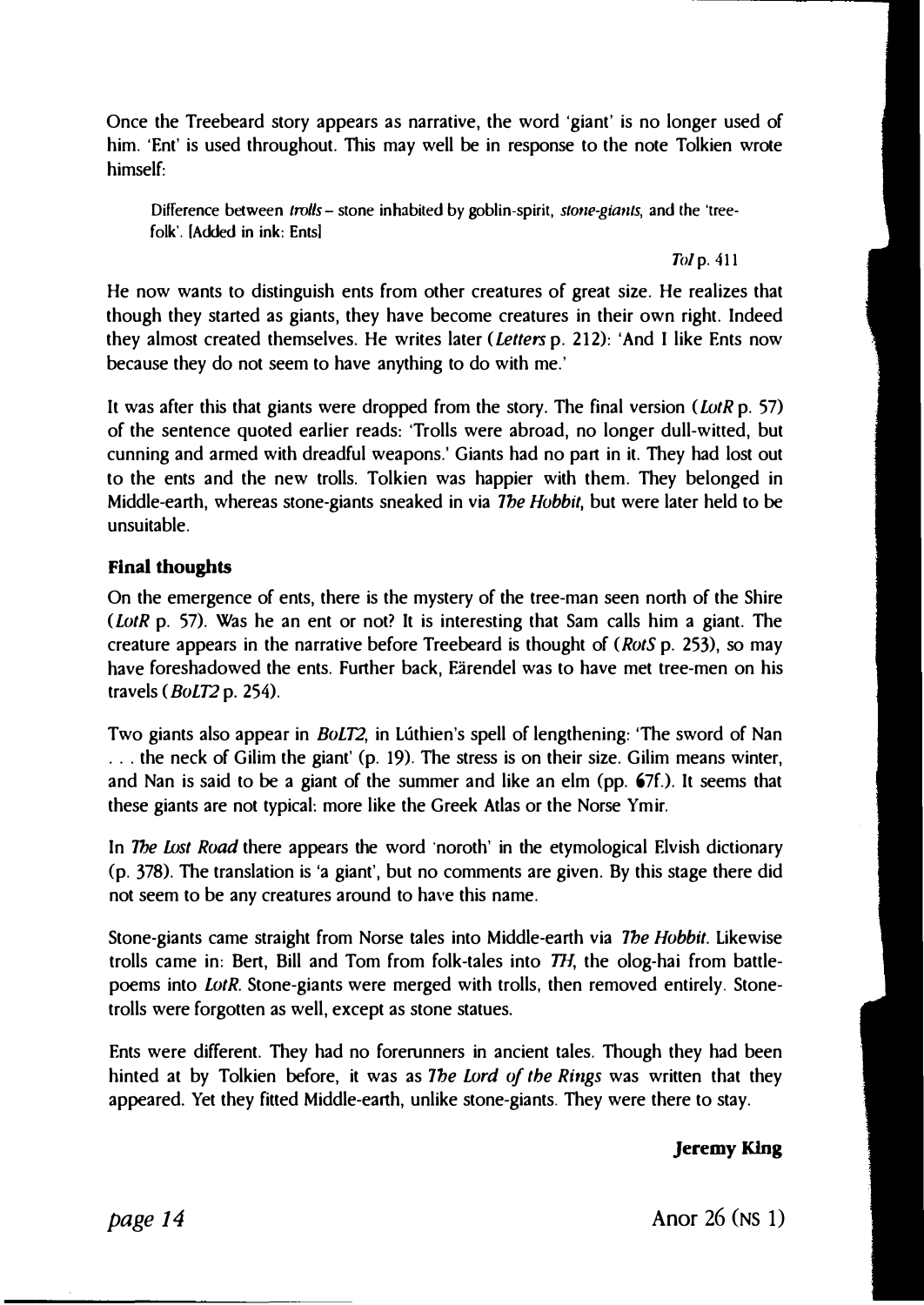### C.S.LEWIS:FROMMAGDALENTO MAGDALENE  $(1954)$

The world thinks of C. S. Lewis as an 'Oxford' don and while it is true that Oxford fanned him and that he lived there for most of his life it was at Cambridge, at that time far less sceptical about Lewis's brand of religious popularization than Oxford, that his happiest years were spent. One of Lewis's editors, Clyde Kilby, has placed his transition from one University to the other on a parallel of importance for his later life with the marriage to (and the death of) Joy Davidman, while his brother, W. H. Lewis, says he found the company at Magdalene 'congenial, mentally stimulating yet relaxed'. Yet through his hesitation over practicalities he nearly lost his chance of getting here. That Lewis came to Cambridge was due, largely, to Providence; that he came to Magdalene was due almost entirely to the fact that the Vice-Chancellor of the day was also Master of the College. This account of his move is based on papers held in the Magdalene College Archives, quoted with kind permission from the Master and Fellows.

The Electors to the recently established Cambridge Chair of Medieval and Renaissance English (Professor J. R. R. Tolkien and Professor B. Willey amongst them), presided over by Henry Willink, Master of Magdalene and Vice-Chancellor, met in May 1954 to decide whom they should elect as the first holder. On 11 May the Vice-Chancellor wrote to their choice, C. S. Lewis, then at Magdalen, Oxford, with the added news that the decision was 'unanimous with a wannth and sincerity which could not have been exceeded'. The following day Lewis replied:

I feel more pleased and honoured than I can express at your invitation; and the prospect (socially and academically considered) of migrating from Oxford to Cambridge would be more an incentive than a deterrent. The very regretful and very grateful refusal which I have to make is based on different grounds. Domestic hecessities govern all our lives at present, and by moving I should lose an invaluable servant. I have, moreover, led another possible candidate to believe that I was not in the field. Thi rdly, I come of a stock that grows early old and I already know myself to have lost a good deal of the energy and vigour which the first holder of this important chair most certainly ought to have. It is very difficult to say that the decision I have based on these reasons is now quite fixed without seeming to suppose, like a coxcomb, that you might press me. You will understand that my only motive is a wish to save you from any waste of your time.

Willink wrote again on 14 May making it clear that he would not write to their second choice (who was in fact Helen Gardner,later M erton Professor and Dame Helen) until June, and he hoped that meanwhile Lewis might be persuaded, if not<br>. by him then by others, to accept. There was, bowever, no delay or equivocation in the reply of  $15$  May:

I am most moved by your extremely kind letter. But you offerpersuasion to one who needs liberation. You knock at my door but I can't unlock it because I haven't the key. The more Hook at it the less possible it seems to transport the peculiar domestic set-up of my brother, our ['my' deleted] man, and myself. There is a whole network of conveniences and life-lines already built up here (my brother, in your ear, is not always in perfect psychological health) which I really dare not abandon. I am assuming, of course, that your Chair involves residence at Cambridge, at any rate in term (as it certainly  $\omega$ *eht* to).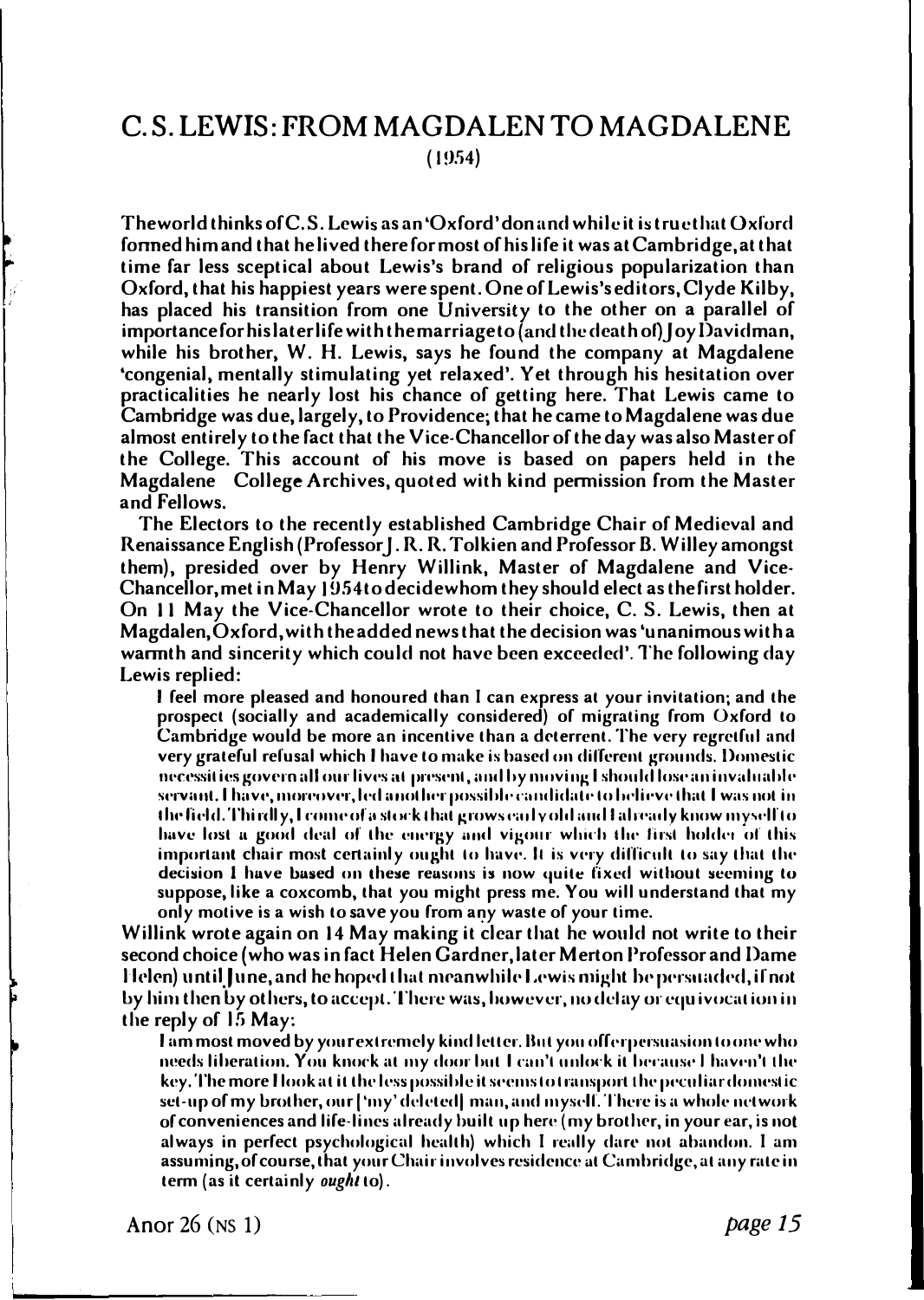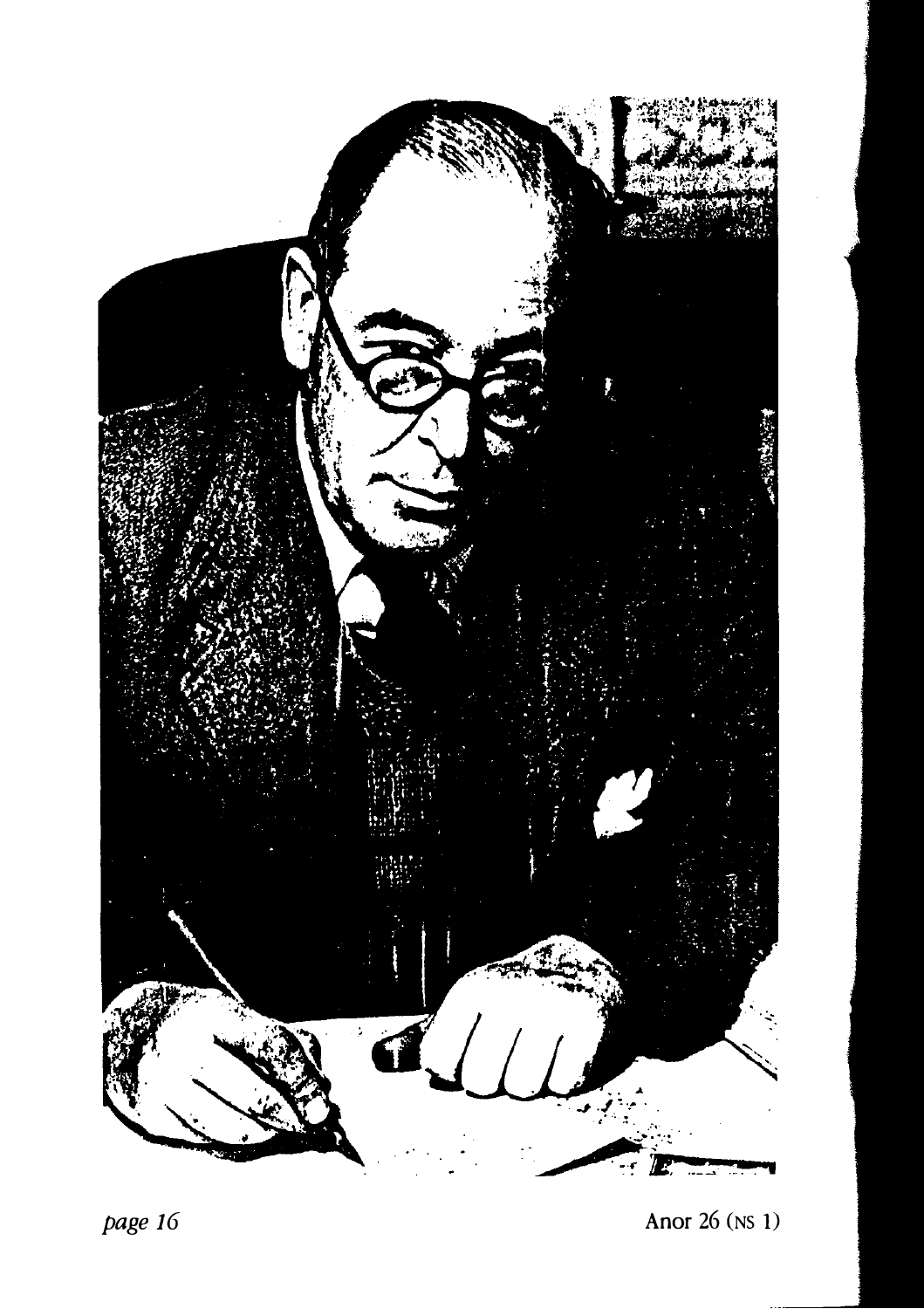Willink had closed his letter by saying how much he had enjoyed Lewis's writings on Charles Williams, the Oxford poet-scholar (1886-1945), and Lewis ended this reply by referring to their shared enthusiasm: 'It is delightful to salute a Williamsite, or, as I have heard it ralled, a "Caroline Divine".' Willink's response (18 May) was resigned: 'It is abundantly clear that you have cogent reasons for not making the move which we had so much hoped would be possible'.

But Lewis's doubts had already been, in large part, overcome by the urgings of J. R. R. Tolkien who, in a conversation with him on 17 May, had convinced Lewis that he would let down neither his servant, G. V. Smithers, nor his brother, W. H. Lewis. The only remaining question was that of accommodation. Tolkien reported in a lettertooneofthe Electors that 'If he can be assured that he need not transfer his whole household to Cambridge ... if Cambridge can provide him with something more orless equivalent to his quarters in Magdalen which he will losehe will come'.

By the time news ofTolkien's efforts had reached Willink the letter inviting Helen Gardner to take the Chair had been sent. Lewis, of course knew nothing of this when he reopened the matter on 19 May:

It is I who should apologise as the cause of multiplied letter writing, the more so since I am now writing again, and in a strain which may make me rather ridiculous. Since my last letter to you I have had a conversation with Tolkien which has considerably changed my view. He told me, first, that the electors would in no case elect a philologist. This is to nw important, for it sets me free (in honour)-I had thought myself hound to refuse it by certain words I had already said to another candidate. If, as now appears, he is not effectively cligible, then I am not bound. He told me, in the second place, that full residence, with an "establishment" in Cambridge, was not thought necessary: that four days a week in term time (less or more-there wd. of course be periods of pressure when I might he there for a fortnight or so) would fill the bill. Tolkien's lively mind sometimes leads him (with perfectly innocent intentions) to overstate things. Is his view correct! If so, it would remove my difficulty. As long as my normal housekeeping can be at Oxford, so that the life-lines I told you of arc intact, and it is a question of rooms in Camlnidge (could any College supply me with them?) I cd. manage well. I can both work and sleep in trains so that the prospect of spending much of my life on the Bletchley route does not alarm me. I have no right to assume these conditions-they seem too good to be true-but if they are the real conditions I shd. like nothing better.

I feel a fool in saying all this. But you know how it is when a man has a possible change before him. It is impossible not to toy with the idea of what you would do, or would have done, if you accepted. I have begun composing imaginary lectures and this has had a good deal to do with it: you know what good lectures those ones always are!

Tolkien also said all the Oxford members of the committee had warned you that I was not a great exponent of "Research".

It wd. not be honest not to add that if *I* were an elector I shd. prefer a fully resident Professor to a semi-resident one even if he were slightly less desirable in other respects.

Whatever your conclusion, I shall always be gra teful for your kindness and rather ashamed of the trouble I have given.

Willink's reply dropped into a more friendly form of address, explained the embarrassment, yet was guardedly hopeful: 'lf Choice No. 2 refuses, I hope you will feel that it will he very well worth while for us to have a meeting and a talk'.

Anor  $26 \text{ (NS 1)}$  page 17

 $\overline{\phantom{a}}$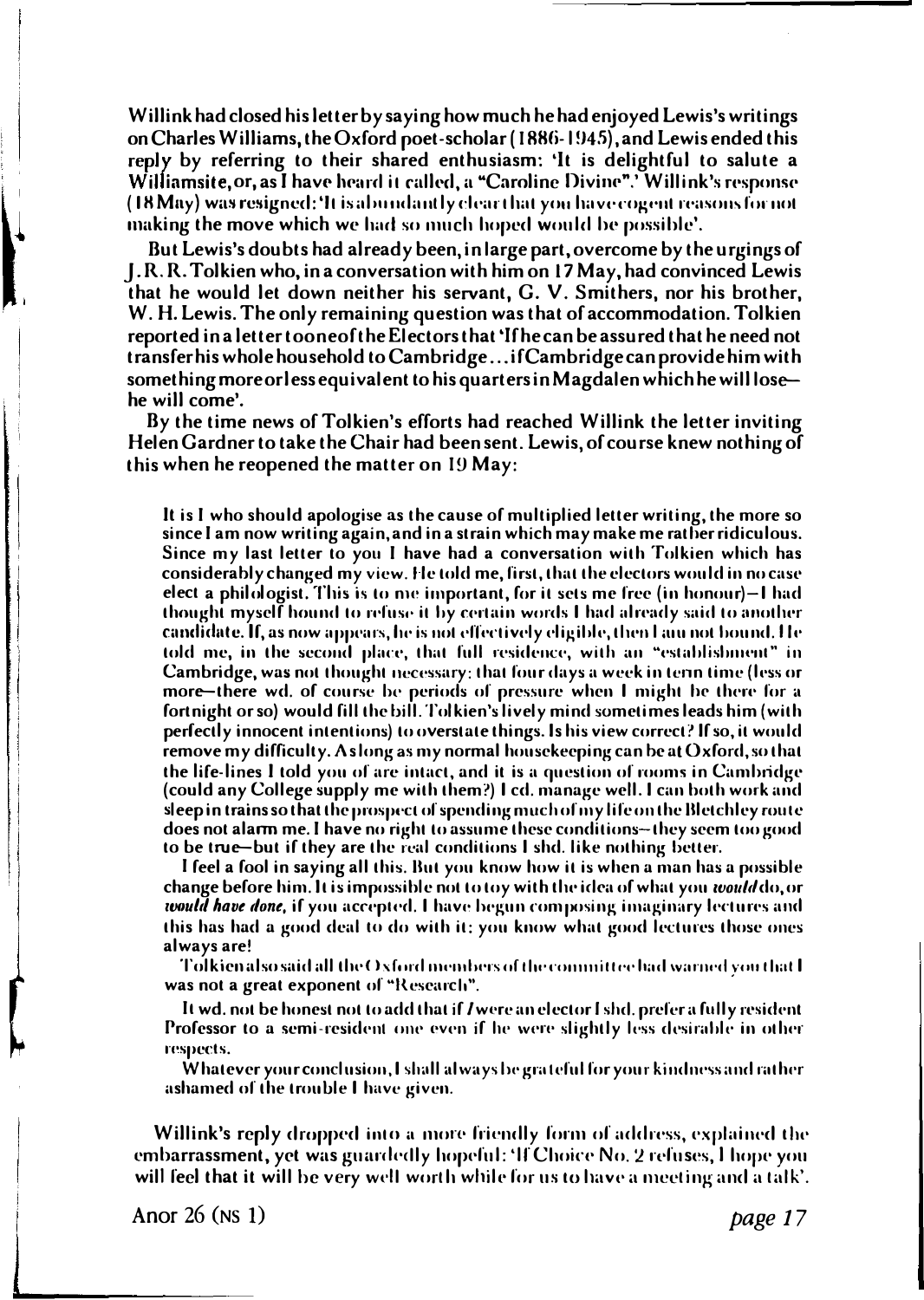Lewis felt he too could be more relaxed, and wrote less formally:

My illen Marlin 1.7 mm 11 11 11 11 12 15 then fillow your least) Trant.<br>1904 for your latter. What ever the wholet ( and centers you for your latter. What is myself I can't quite red No 2 is as means for fin tenang aven in 19 1 doit seast lantindge on a Professor 1 chace come to tragelate as a type of a paper .<br>Un fil offerencits in an hope of making your arguments -�, yours<br>in utrimque paralus c. ( ;U�

Strange though it may seem, Miss Gardner did refuse and on 3 June Willink wrote yet again:

No. 2 has declined, and l am filled with hope that after all Cambridge will obtain the acceptance of No. 1, in spite of the fact that No. 1 will appear to  $No. 2$ -who will, l hope, be thoroughly discreet–to have been No.  $2 \ldots$ 

 $\mathbf I$  am sure that you can rely on rooms within the walls of a College, and I hope very nuch that you will feel disposed—in the event of your acceptance of the Chair—to write to the Master of Magdalene, as the head of your sister College, enquiring if there was a possibility of your making your Cambridge home within its walls, before accepting any of the other invitations which may not improbably come to you.

Lewis replied to the Vice-Chancellor on 4J une showing aclear grasp oft he tact required.

Thank you for your letter of the  $3<sup>d</sup>$ . I feel much pleasure and gratitude in accepting the Chair of Medieval and Renaissance English ...

I should much like to come over and see you, but from next week until almost August I shall have to average 20 scripts a day, so I dare not play truant even for  $24^\circ$ hours.

I enclose a letter to the Master of Magdalene.

l lis t•nclosed letter is not in Magdalene's collection.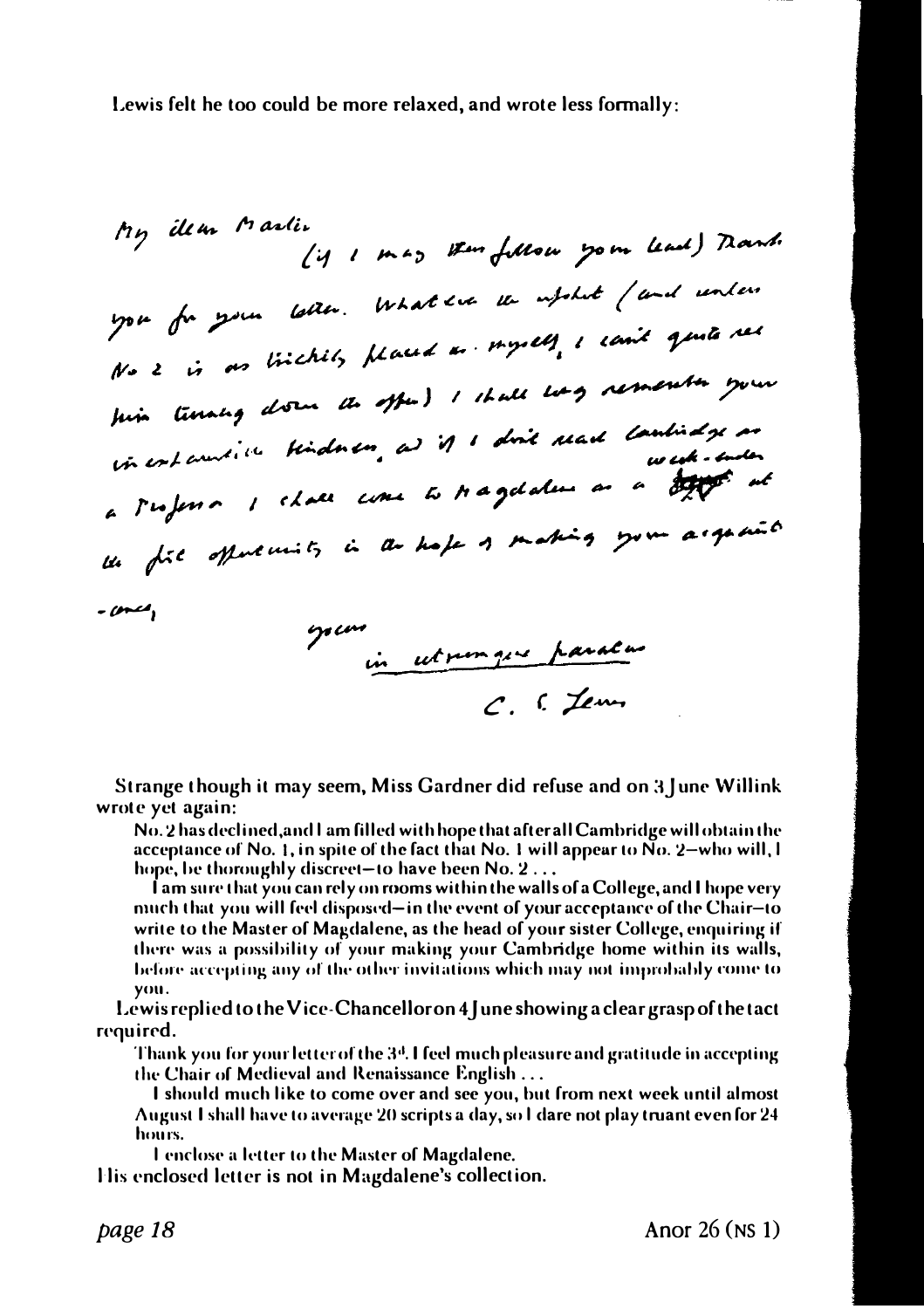AI most all the problems overcome, there remained one further embarrassment for the Professor elect: 'What exactly ought I to reply to any other College which was kind enough to offer me a Fellowship? I mean, having regard to the confidential nature of the present correspondence. You '11 find me a child in all suchmatters',hewrote to Willinkon 7June.TheMastertold him to plead a prior, and confidential, engagement made as a necessary preliminary to being able to accept the Chair. Lewis replied on 10 June:

Thank you very much for the formula, which I will certainly use. A professorial fellowship at Magdalene is exactly what I would like best. I should like (among other things) to remain under the same Patroness. Why should one trouble the celestial civil service with unnecessary change? Thanks again for all your kindness.

It was not technically possible for him to become a Fellow immediately (he had to wait until the following year) and instead hewas ablemerely to'make his home with us' as the *College Record* for 1953/4 put it. There were disadvantages in this arrangement. He was neither able to draw the Fellow's allowance of  $3/-$  a day during residence, norto attend College Governing Body Meetings. Who is to say one did not balance the other?

So **Lewis came to M**agdalene, and to a nearly solidly Anglican Fellowship of some twelve men; he occupied the rooms above the Parlour and the Old Library now divided between Dr Nicholas Boyle and the Chaplain. Perhaps he is here still (some tourists seem to think so). His last letter to the College, written on the occasion of being elected to an Honorary Fellowship (October 1963)-when ill health had forced him to retire to 'The Kilns', his Oxfordshire home-makes one wonder. ('Simon' is Simon Barrington-Ward then Dean of Chapel, now Bishop of Coventry and Honorary Fellow of Magdalene.)

The ghosts of the wicked old women in Pope "haunt the places where their honour died". I am more fortunate, for I shall haunt the place whence the most valued of my honours came.

I am constantly with you in imagination. If in somet wilit hour anyone sees a bald and bulky spectre in the Combination Room or the garden, don't get Simon to exorcise it, for it is a harmless wraith and means nothing but good.

If  $\bf l$  loved you all less  $\bf l$  shd. think much of being placed thus ("so were  $\bf l$  equall'd in renown") beside Kipling and Eliot. But the closer and more domestic bond with Magdalene makes that side of it seem unimportant.

> Thank everyone, Yours always, Jack.

> > John Constable

Originally printed in the *Magdalene College Magazine and Record*, New Series Nº 32 0987-88), pp. 42-6. Reproduced by kind permission of the Master and Fellows of Magdalene College, Cambridge .

,..

 $\ddot{\phantom{a}}$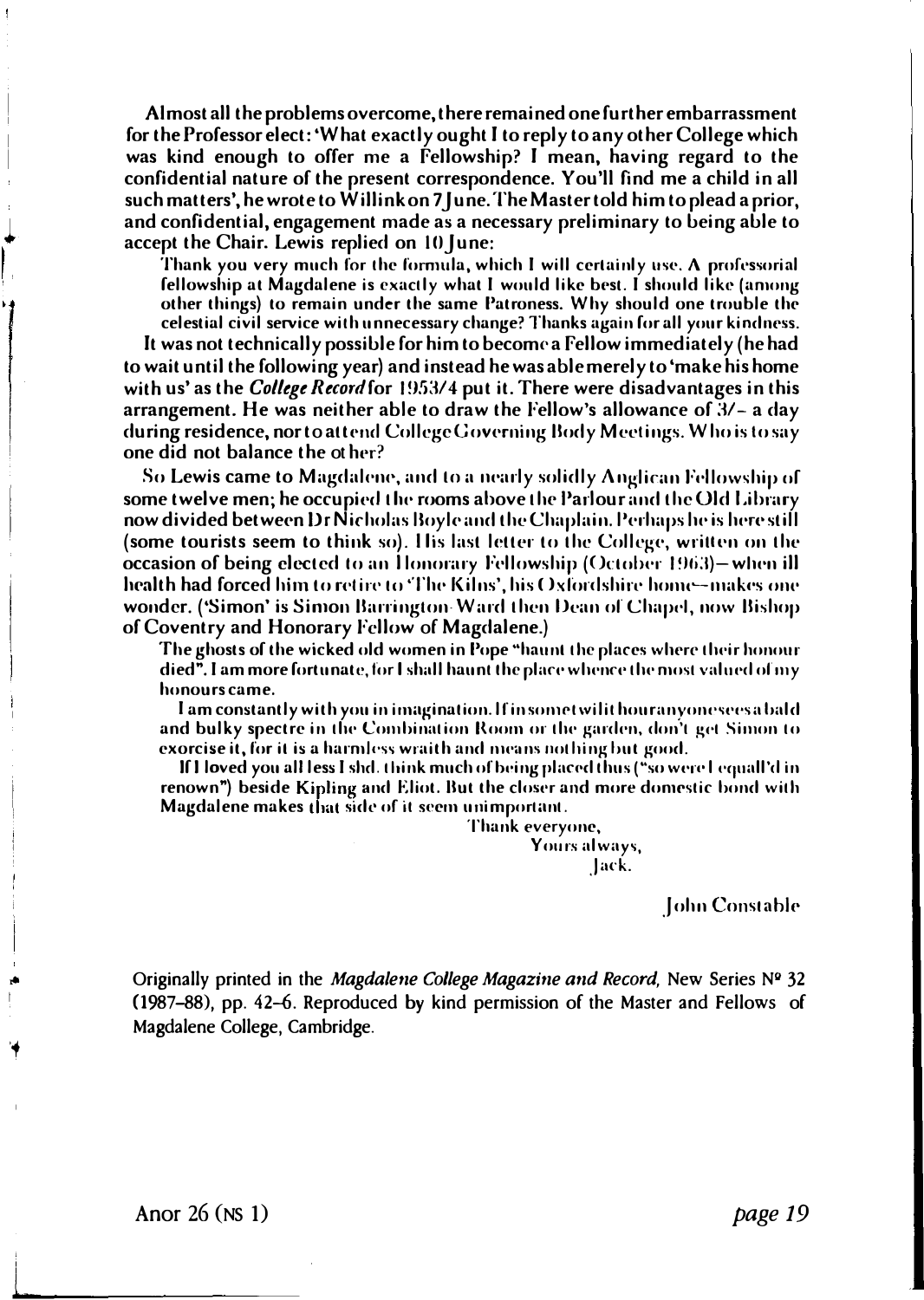## Oxonmoot 1 994

### 16-18 September 1994, University College Oxford

 $\rm{O}$ XONMOOT is the Tolkien Society's annual conference cum social meeting held in an Oxford College. This year it was University College, one I hadn't visited before, which didn't stop me failing utterly to see much of the buildings themselves whilst there. Still, *honi soit qui mal y pense*, eh?

On falling off the Cambridge-Oxford coach, I proceeded to the Turf, an amiable tavern off Holywell, where my informants (who shall remain nameless) assured me that everyone always met at the beginning of the weekend. There were a few shifty looking people that I had vague memories of meeting, but no sign of the 'throbbing hard' (as one undergraduate once described Cambridge town centre) of the TS. A brief phonecall soon confirmed that I'd have to tramp all the way over to the college.

One tramp later, I found myself in something described as the 'Cellar Bar'. Well, a cellar it certainly was, but calling it a bar was stretching credulity a little, as I found out when trying to convert my complimentary drink voucher into a pint of beer. Still, I've seen tackier college bars in Cambridge. After a little light mingling, agreeing to a joint Oxford TS/CTS visit of some sort (watch this space), and something vaguely resembling food, I departed with my hosts, bound for the suburbs, where we pleasantly occupied ourselves for the rest of the evening, trying out the new furniture.<sup>3</sup>

Saturday dawned, the main day of events at the moot, so naturally I sprang out of bed bright and early in the morning, with all the vigour of a young gazelle<sup>b</sup> (albeit a moribund one .. . ). What delights awaited me today? Well, as it happens, a number of talks of a vaguely 'academic' bent, to begin with, situated in rooms so well hidden that the tortured twisting passages to be traversed to reach there left one dazed and confused (if one wasn't already, that is). The first was by Rem� van Rossenberg, and entitled 'Tolkien's Golem: A Study in Gollumology', a fascinating discourse on the parallels between a variety of horror stories and elements of The Lord of the Rings. This was followed by a discussion on the History of Middle Earth, Christopher Tolkien's continuing publication of his father's papers, and whether this was A Good Thing. Unable to stand the pace, I made my excuses and left to check out the dealers room and art show, and to try to avoid spending too much money in the bookshops of Oxford - an endeavour which, sadly, I failed to accomplish successfully.

At noon, Priscilla Tolkien held a reception/lunch in the Great Hall, where she told us of recent events in the family's lives (such as Fr John Tolkien's return to Oxford, having retired as a parish priest), and we were given a rather pleasant lunch.

 $\frac{a}{b}$  Eh? I remember no such thing.  $-$  Ed.

 $<sup>b</sup>$  I'd certainly have remembered that if it were true! - Ed.</sup>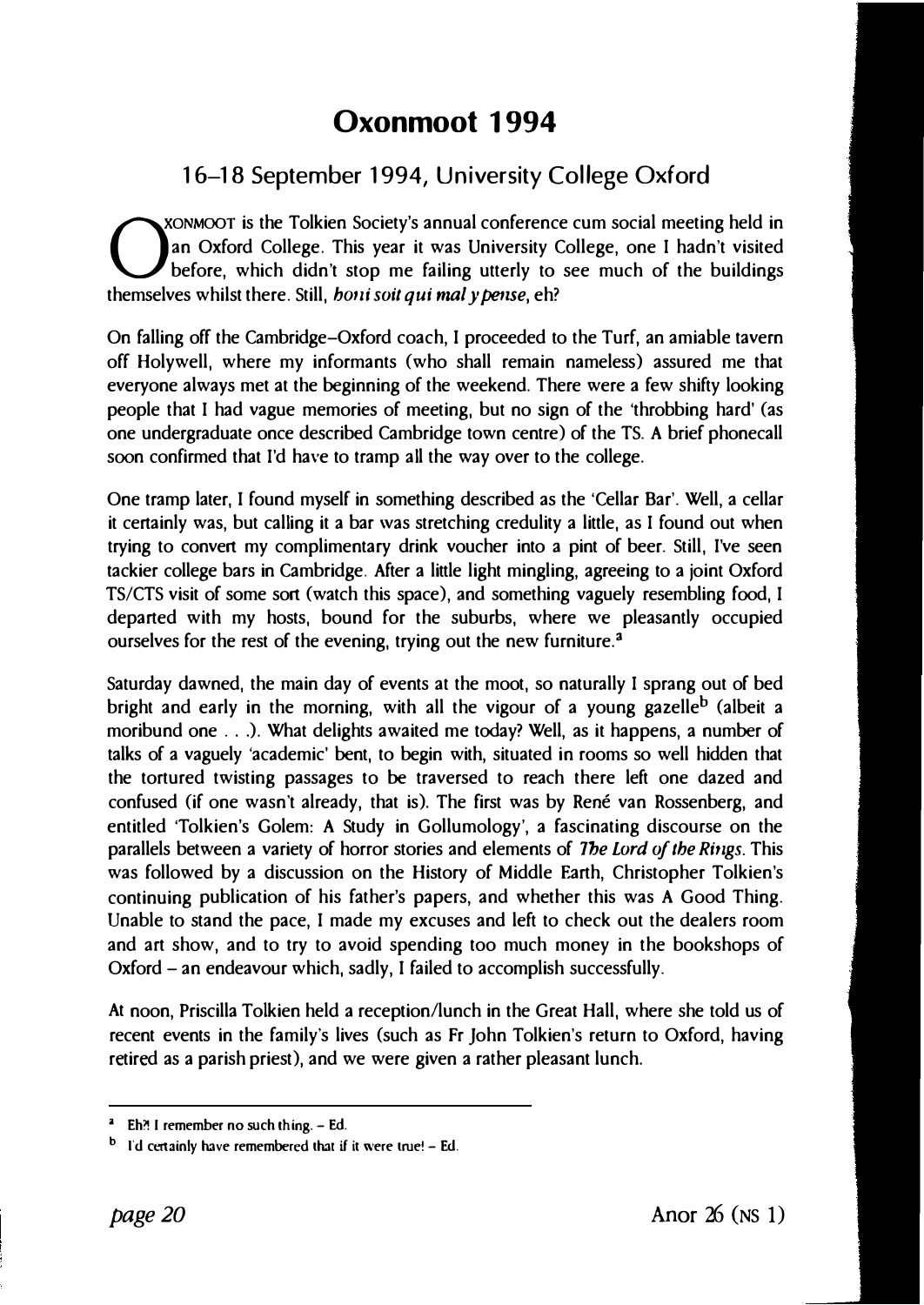After lunch, I decided to forgo the hacking in the University Parks, as the talks were beginning again, with John Matthews, one of the leading lights of the new-age pagans  $\pm$ a fact he conveniently forgot to mention in his rather unconvincing discussion of Sir Gawain and the Green Knight (see my forthcoming article for a detailed analysis – next Aner, hopefully<sup>c</sup>). Christina Scull finished the proceedings with one of her slide shows of illustrations from different editions of Tolkien around the world, including Tove Jansson's illustrations for the Finnish edition of The Lord of the Rings, and the fascinating, if not necessarily apt, Russian and Japanese illustrations. As my wellthumbed copy of 'Muumin dani no fuyu' will testify, this is a fascinating area, and I was pleased to note that between Thornton's bookshop and the Oxonmoot dealer's room, I could have purchased the Japanese editions of The Lord of the Rings and The Hobbit, had I had £75 spare ...

After eating, I returned to the college to find preparations for the evening's party in the cellar well advanced. Amateur entertainment, in all its horror, was about to break over the unsuspecting attendees, like some demented sea-monster. Well it wasn't all that bad, actually, particularly through a fog of excess alcohol and extreme exhaustion, although the singing lacked a certain gusto. The fancy dress was a little less half-hearted than that seen at recent CTS Foreyule Feasts - apathetic members take note!

With the party breaking up, it was time for a room party, though sadly this was only really a token event, almost certainly not a patch on the great room parties of legend, the stories of which have passed down the generations by word of mouth. I shouted 'bring on the nubiles' out of a window in Colin's memory, but it was all I could do to stay awake otherwise. It was clearly time to stumble back to my place of rest for the night again.

Sunday brought a more sober series of events. Everyone gathered at Wolvercote cemetery for the *Enyalië* (remembrance). We saw the Professor's grave, and contemplated. After this, since it was my first Oxonmoot, I was able to visit Priscilla Tolkien's house, which is not far from the cemetery. There I met those members of the family currently in Oxford. Father John Tolkien was lively and entertaining despite his age, and Priscilla had a very welcoming disposition. The house is virtually overflowing with objects associated with Tolkien, including many of his possessions, and it was fascinating to look round the rooms packed with these varied and often highly unusual bits and pieces.

Eventually, the party at the house headed back into town, where after a highly acceptable lunch at a local hostelry, it was eventually time to say farewell to Oxonmoot: all in all a very enjoyable event, which I would recommend to anyone.

Paul Treadaway

Anor  $26$  (NS 1) page 21

 $\ddot{\tau}$ 

 $c$  Breath being held (in a balloon) - Ed.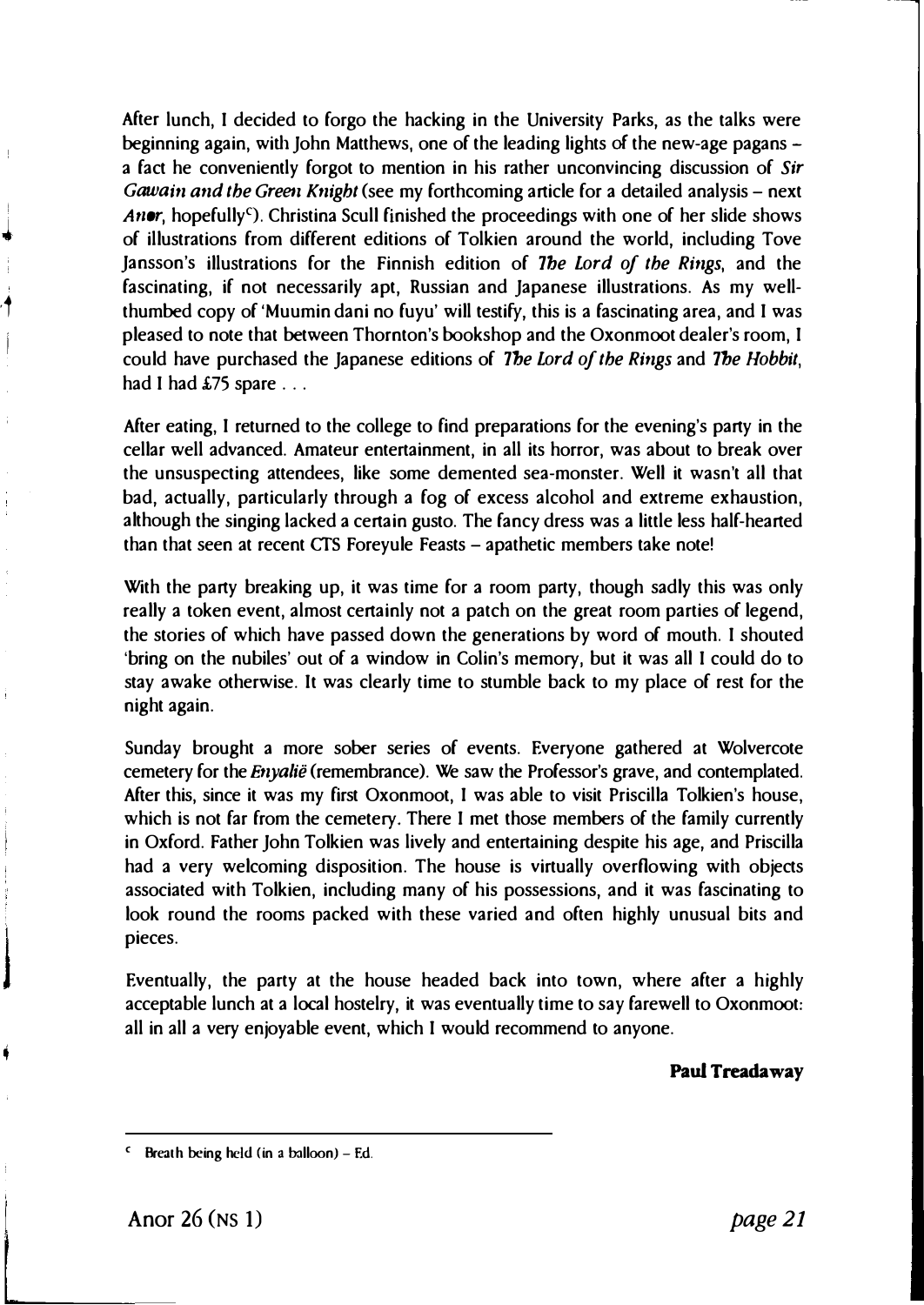# Jorvik Viking Festival

### 25 February 1 995

 $\rm T$ 25 February 1995<br>HE day started badly. No, not having to get up before dawn and set out in the rain (though that was unpleasant enough); it was the first encounter with the  $\Box$  coach driver that made my heart sink. When handed the ticket, clearly specifying six people in the party, he at first allocated us just two seats (very cosy), until this basic error was pointed out to him. But still there was confusion about which seats we were supposed to be sitting in. Ah well, I wasn't awake enough to care. At last we left Drummer Street (once the aforementioned driver had found first gear, that is), but as soon as we got to the top of Victoria Road, we turned back. Not much of a day out for twelve quid, I thought. Apparently it had taken our eminent chauffeur that long to work out that the reason he was unable to find seats for five of the people on his coach was that they were in fact booked with another company and should have been on the coach that was due to leave half an hour later. I was beginning to wonder if we'd ever get to Huntingdon, let alone York. Dick Turpin probably got there quicker.

After that, things were a little improved (probably because I was asleep and didn't notice), at least until Blyth services, where we were hoping to get breakfast. Carefully following the road markings, our driver suddenly found himself in the HGV park, which necessitated some dismally executed manoeuvring to bring us to the place allotted to coaches. It was with some relief that I finally disembarked and charged to the breakfast emporium, but there my sanity was further assaulted when I saw that they were charging £1.15 for a glass of orange juice! No thanks, I don't need Vitamin C that much.

To cut a long journey short, we finally got as far as York, by which time the sun had got up - and even come out. The only thing the driver did right all day was to park close to the Tap & Spite, before he went off for 'a little sleep' with the other driver from Cambridge. Hm. This left us with an hour and a half to eat, drink and be merry, and being hard-core crs members, that's exactly what we did. One of my favourite parts of our annual invasion of the wild north is the huge Yorkshire pudding from this particular pub, stuffed with sausages and dripping in onion gravy (though there was little evidence of any onions in mine). The beer's always very good in there, too – oddly enough, I forget the name of whatever it was I had a couple of pints of ... Not a bad whisky selection, either.

Suitably prepared/anaesthetized for the next couple of hours, we set off across the city, bright sun in our eyes, to the Eye of York to watch the hacking. Unfortunately, about half the population of the northern hemisphere had the same idea, so getting even a partial view was quite difficult. You'd have thought that by now the people in charge would have worked out that some sort of seating - or even a stand - would be a good idea. But no. Your intrepid and fearless reporter had to clamber on top of a Portakabin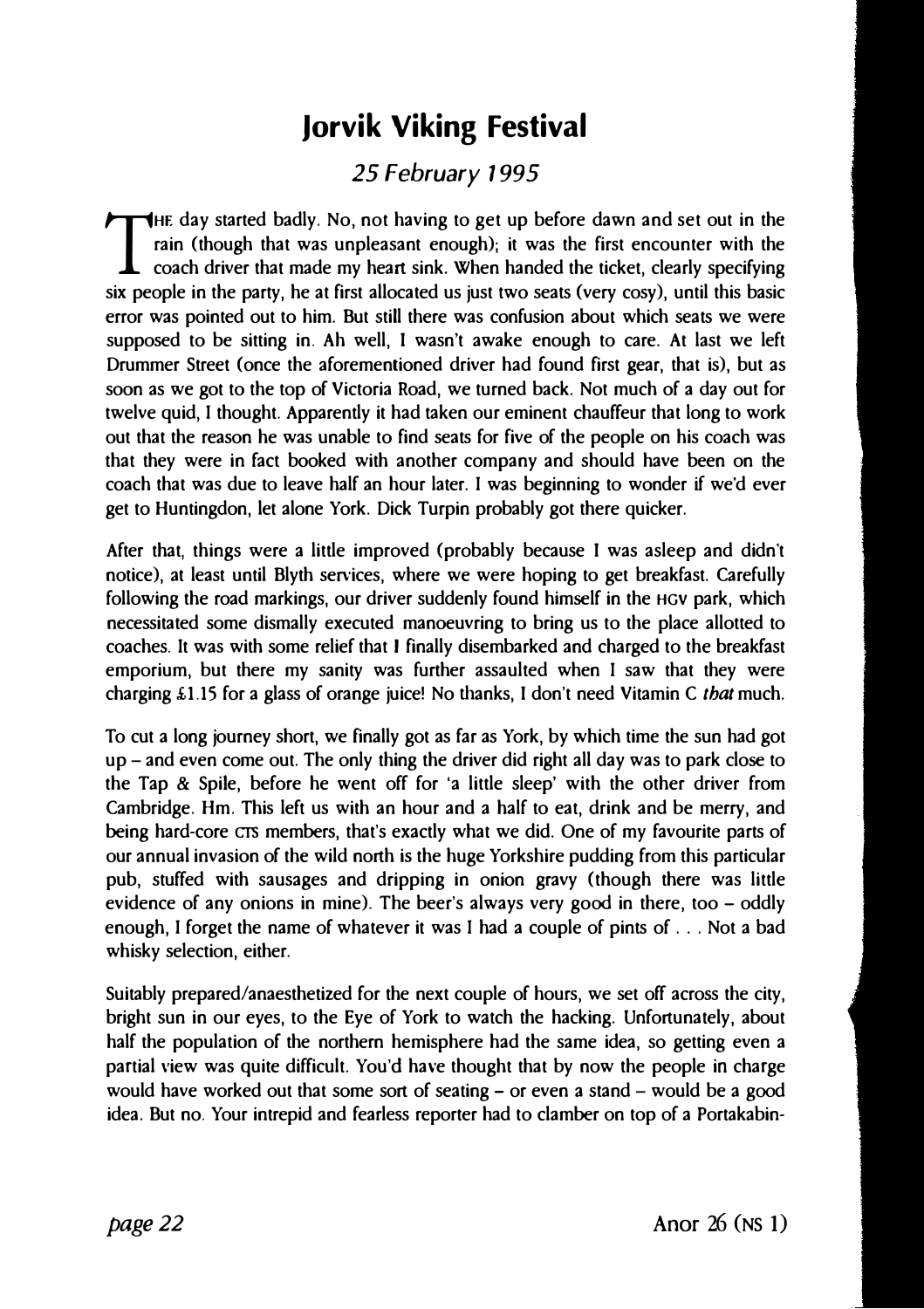type structure, fight through a rank (phalanx, I suppose it might be called) of Greeks and squint myopically into the bright  $-$  and very low  $-$  sun to see anything of note.

Well, if you've been on one of these trips before, you'll know what the hacking is all about. If not, then perhaps this will give you some idea. Imagine a couple of hundred people dressed in blankets and assorted ironmongery, tentatively waving pointless spears or blunt swords at each other in an attempt to recreate what one of those old battles would have been like; and over the top, a constant stream moronic platitudes and dreary clichés by way of commentary (it's also supposed to provide cues for the combatants, but many of them are clearly deaf). This year, having exhausted Stamford Bridge and a host of other engagements, they found a new battle of local interest to reenact: Stainmore, last action of Erik Bloodaxe As reenactments go, the Jorvik one is probably the least inspiring, not least because of the surroundings: it's hard to think yourself back to the Tenth Century when you're surrounded by neoclassical buildings, metal railings and tourists in Day-Gio. The lack of any terrain features apart from one paltry tree limits the potential for authentic reconstruction, too. But that's a personal view: someone with more imagination may be more successful. A more serious problem (aside from decidedly poor acting) is that an accurate reenactment of the battle is discarded into a display of different weaponry and tactics, which gets a bit boring after a while. And I can hardly imagine dark-age battles being decided on a 'best of three' with each type of soldier taking turns on the field.

After the hacking there was a few hours of free time to wander around the town, get some tea, and look at old buildings (of which York has a very pleasant abundance), before we gathered again at the Other Tap & Spile to top up the alcohol stream. Speaking of streams, the River Ouse was considered too high to hold this year's boat burning, so the spectacle was going to be held some way out of town. Despite the provision of free buses, we decided that it would be unlikely that we would get back in time to meet our coach for the return journey. This was somewhat of a disappointment because the torchlit procession and flaming arrows are both quite spectacular, and the fireworks are always very pretty. But we consoled ourselves by just staying in the pub instead, which gave us an excellent opportunity to prepare ourselves to endure whatever vagaries the driver would come up with on the journey home Extra preparation was afforded by the bottle of distilled malt-based cordial that we got for the journey itself.

Again, sailing was far from plain. We were held up initially by those who decided that there was enough time to go to the boat burning and get back. Wrong! And then we couldn't get out of the coach park. Apparently the magic disc that's supposed to open the barrier didn't work, so at least three coaches were trapped until a man fron the council could be summoned to set us free. By this time there was little of the aforementioned cordial left ...

Anor  $26$  (NS 1) page  $23$ 

..

 $\bullet$ 

London Company Corporation

 $\mathbf{I}$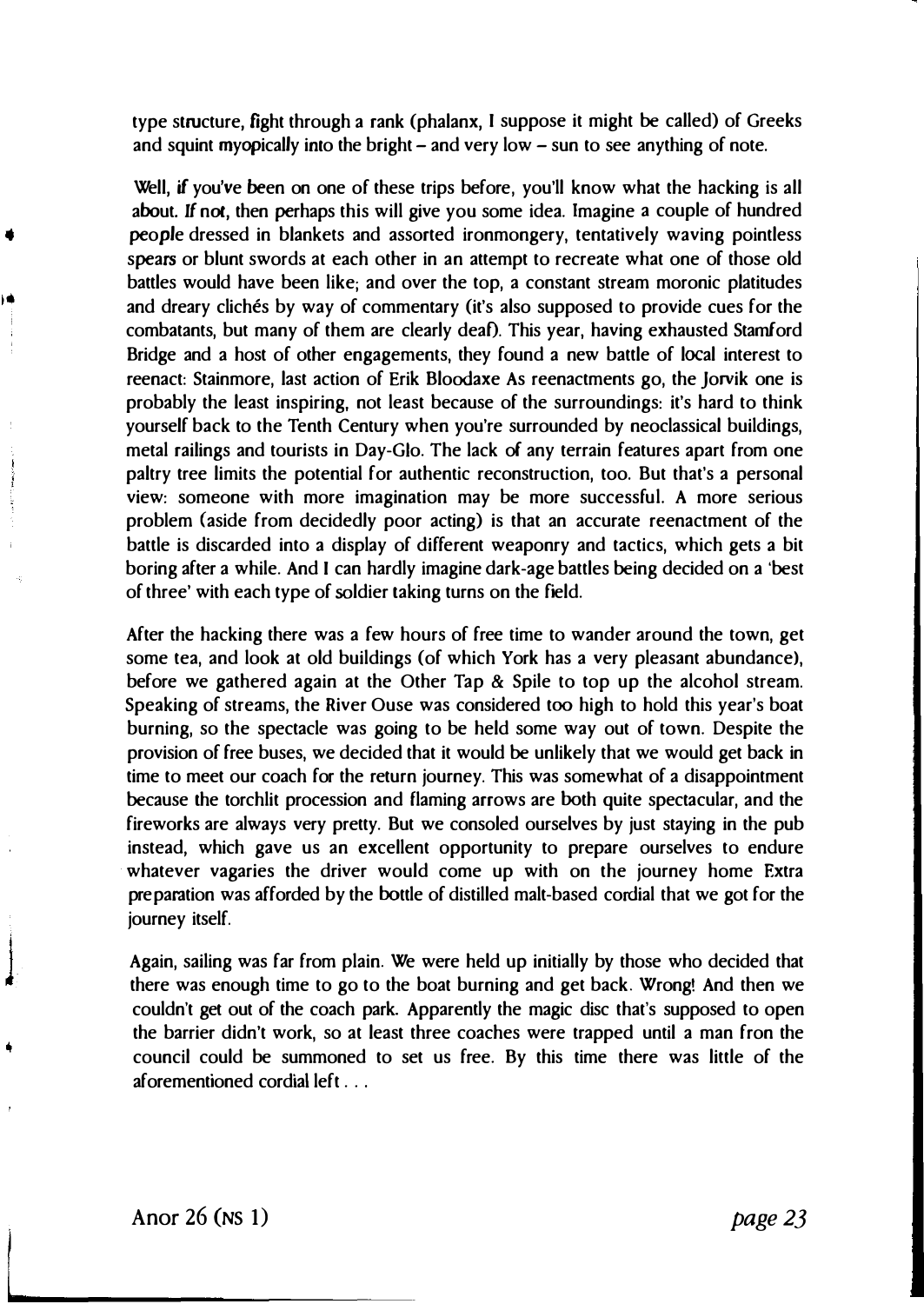Memories of the return journey are somewhat fuzzy, but I do recall two aborted stops at service stations, which were both closed by the time we got to them. Good job there was a toilet on the bus, albeit an unpleasant one.

These Jorvik trips are usually memorable for one thing or another (who can forget Eddy's 'predicament' on the coach last year?), but in its own small way, this one will probably leave one of the most enduring impressions. As we enter senility, those who were there will look back of this day and laugh hysterically. If you want to gather hilarious anecdotes with which to bore your descendents when they come to visit you in your sheltered accommodation, why not joint the happy few next year? It's more fun than it sounds - honest!

#### Steve Unley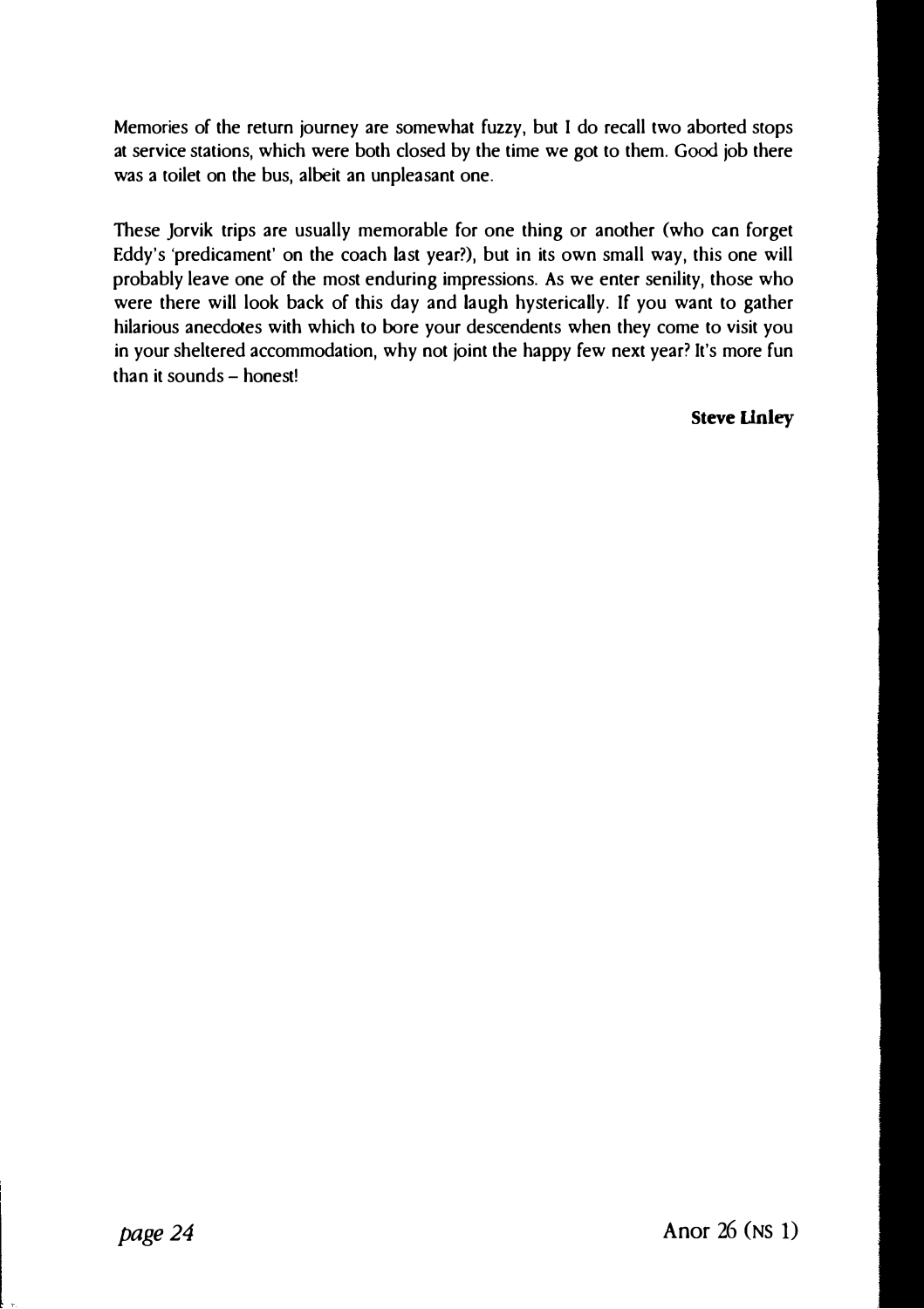## Next Term

The main event for Easter Term is, as always, the Puntmoot. This will take place on **Saturday 17 June**. For those who don't know what happens (and for those who can never remember), we tie together about five punts into a raft and make our way up the Granta (or Anduin, as it is known for the day) to Grantchester, have lots to eat and drink, and suffer from intense attacks of hayfever; those still able to stand play an arcane hybrid of cricket and rounders; then we all pile back into the punts and return to Cambridge, running the gauntlet of the Tiddlywinks Society (or Wet Winkers, as they have become known). Then someone writes a report for *Anor*.

Oh, and it never rains.

I<br>I<br>I<br>I

I

 $\overline{\phantom{a}}$ 

Further details (like cost and booking form) will appear on a missive closer to the time.